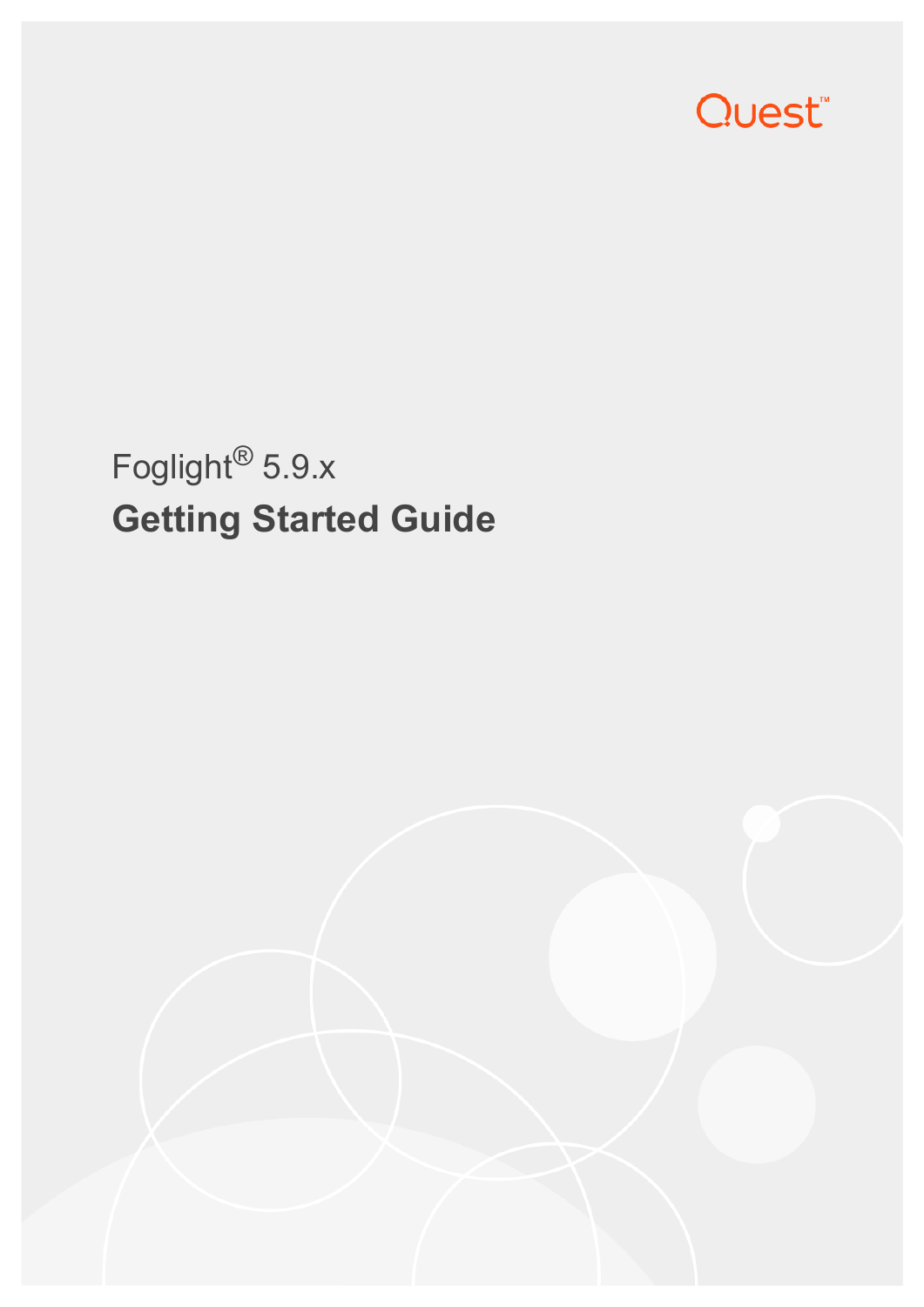#### **© 2018 Quest Software Inc.**

#### **ALL RIGHTS RESERVED.**

This guide contains proprietary information protected by copyright. The software described in this guide is furnished under a software license or nondisclosure agreement. This software may be used or copied only in accordance with the terms of the applicable agreement. No part of this guide may be reproduced or transmitted in any form or by any means, electronic or mechanical, including photocopying and recording for any purpose other than the purchaser's personal use without the written permission of Quest Software Inc.

The information in this document is provided in connection with Quest Software products. No license, express or implied, by estoppel or otherwise, to any intellectual property right is granted by this document or in connection with the sale of Quest<br>Software products. EXCEPT AS SET FORTH IN THE TERMS AND CONDITIONS AS SPECIFIED IN THE LICENSE<br>A EXPRESS, IMPLIED OR STATUTORY WARRANTY RELATING TO ITS PRODUCTS INCLUDING, BUT NOT LIMITED TO, THE IMPLIED WARRANTY OF MERCHANTABILITY, FITNESS FOR A PARTICULAR PURPOSE, OR NON-INFRINGEMENT. IN NO EVENT SHALL QUEST SOFTWARE BE LIABLE FOR ANY DIRECT, INDIRECT, CONSEQUENTIAL, PUNITIVE, SPECIAL OR INCIDENTAL DAMAGES (INCLUDING, WITHOUT LIMITATION, DAMAGES FOR LOSS OF PROFITS, BUSINESS<br>INTERRUPTION OR LOSS OF INFORMATION) ARISING OUT OF THE USE OR INABILITY TO USE THIS DOCUMENT, EVEN IF QUEST SOFTWARE HAS BEEN ADVISED OF THE POSSIBILITY OF SUCH DAMAGES. Quest Software makes no representations or warranties with respect to the accuracy or completeness of the contents of this document and reserves the right to make changes to specifications and product descriptions at any time without notice. Quest Software does not make any commitment to update the information contained in this document.

If you have any questions regarding your potential use of this material, contact:

Quest Software Inc. Attn: LEGAL Dept. 4 Polaris Way Aliso Viejo, CA 92656

Refer to our website [\(https://www.quest.com](https://www.quest.com)) for regional and international office information.

#### **Patents**

Quest Software is proud of our advanced technology. Patents and pending patents may apply to this product. For the most current information about applicable patents for this product, please visit our website at [https://www.quest.com/legal.](https://www.quest.com/legal)

#### **Trademarks**

Quest, the Quest logo, and Join the Innovation are trademarks and registered trademarks of Quest Software Inc. For a complete list of Quest marks, visit <https://www.quest.com/legal/trademark-information.aspx>. Apache HTTP Server", Apache, "Apache<br>Tomcat" and "Tomcat" are trademarks of the Apache Software Foundation. Google is a registered trademar Linux are registered trademarks of Red Hat, Inc. in the U.S. and other countries. CentOS is a trademark of Red Hat, Inc. in the U.S. and other countries. Fedora and the Infinity design logo are trademarks of Red Hat, Inc. Microsoft, .NET, Active Directory, Internet Explorer, Hyper-V, Office 365, SharePoint, Silverlight, SQL Server, Visual Basic, Windows, Windows Vista and Windows Server are either registered trademarks or trademarks of Microsoft Corporation in the United States and/or other countries. AIX, IBM, PowerPC, PowerVM, and WebSphere are trademarks of International Business Machines Corporation, registered in many<br>jurisdictions worldwide. Java, Oracle, Oracle Solaris, PeopleSoft, Siebel, Sun, WebLogic, and ZFS are t trademarks of Oracle and/or its affiliates in the United States and other countries. SPARC is a registered trademark of SPARC<br>International, Inc. in the United States and other countries. Products bearing the SPARC tradema developed by Oracle Corporation. OpenLDAP is a registered trademark of the OpenLDAP Foundation. HP is a registered trademark that belongs to Hewlett-Packard Development Company, L.P. Linux is a registered trademark of Linus Torvalds in the United States, other countries, or both. MySQL is a registered trademark of MySQL AB in the United States, the European Union and other countries. Novell and eDirectory are registered trademarks of Novell, Inc., in the United States and other countries.<br>
VMware, ESX, ESXi, vSphere, vCenter, vMotion, and vCloud Director are registered trademarks o VMware, ESX, ESXi, vSphere, vCenter, vMotion, and vCloud Director are registered trademarks or trademarks of VMware, Inc.<br>in the United States and/or other jurisdictions. Sybase is a registered trademark of Sybase, Inc. Th "Eclipse Foundation Member", "EclipseCon", "Eclipse Summit", "Built on Eclipse", "Eclipse Ready" "Eclipse Incubation", and<br>"Eclipse Proposals" are trademarks of Eclipse Foundation, Inc. IOS is a registered trademark or tra trademarks of Apple Inc., registered in the U.S. and other countries. Ubuntu is a registered trademark of Canonical Ltd. Symantec<br>and Veritas are trademarks or registered trademarks of Symantec Corporation or its affiliate NetScaler, XenApp, and XenDesktop are trademarks of Citrix Systems, Inc. and/or one or more of its subsidiaries, and may be registered in the United States Patent and Trademark Office and in other countries. AlertSite and DéjàClick are either trademarks or registered trademarks of Boca Internet Technologies, Inc. Samsung, Galaxy S, and Galaxy Note are registered trademarks of Samsung Electronics America, Inc. and/or its related entities. MOTOROLA is a registered trademarks of Motorola Trademark<br>Holdings, LLC. The Trademark BlackBerry Bold is owned by Research In Motion Limited and is registered Research In Motion Limited. Ixia and the Ixia four-petal logo are registered trademarks or trademarks of Ixia. Opera, Opera Mini, and the O logo are trademarks of Opera Software ASA. Tevron, the Tevron logo, and CitraTest are registered trademarks of Tevron, LLC. PostgreSQL is a registered trademark of the PostgreSQL Global Development Group. MariaDB is a trademark or registered trademark of MariaDB Corporation Ab in the European Union and United States of America and/or other countries.<br>Vormetric is a registered trademark of Vormetric, Inc. Intel, Itanium, Pentium, and Xeon are tradema the OpenStack Foundation. Amazon Web Services, the "Powered by Amazon Web Services" logo, and "Amazon RDS" are<br>trademarks of Amazon.com, Inc. or its affiliates in the United States and/or other countries. Infobright, Infob Edition and Infobright Enterprise Edition are trademarks of Infobright Inc. POLYCOM®, RealPresence® Collaboration Server, and RMX® are registered trademarks of Polycom, Inc. All other trademarks and registered trademarks are property of their respective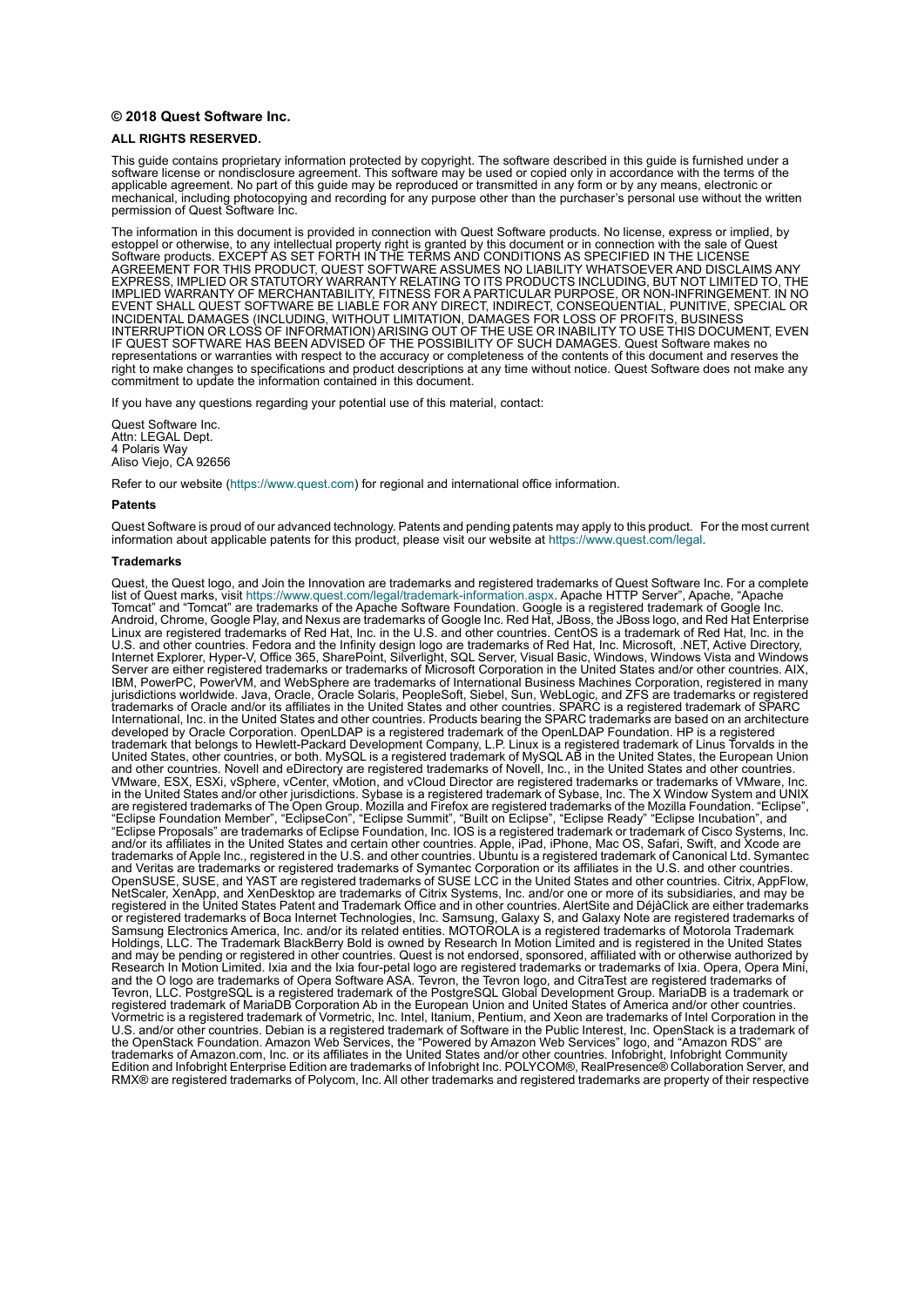owners.

**Legend**

- **WARNING: A WARNING icon indicates a potential for property damage, personal injury, or death.**  $\blacksquare$
- **CAUTION: A CAUTION icon indicates potential damage to hardware or loss of data if instructions are not followed.** ţ
- **IMPORTANT NOTE**, **NOTE**, **TIP**, **MOBILE**, or **VIDEO:** An information icon indicates supporting information.

Foglight Getting Started Guide Updated - May 2018 Software Version - 5.9.x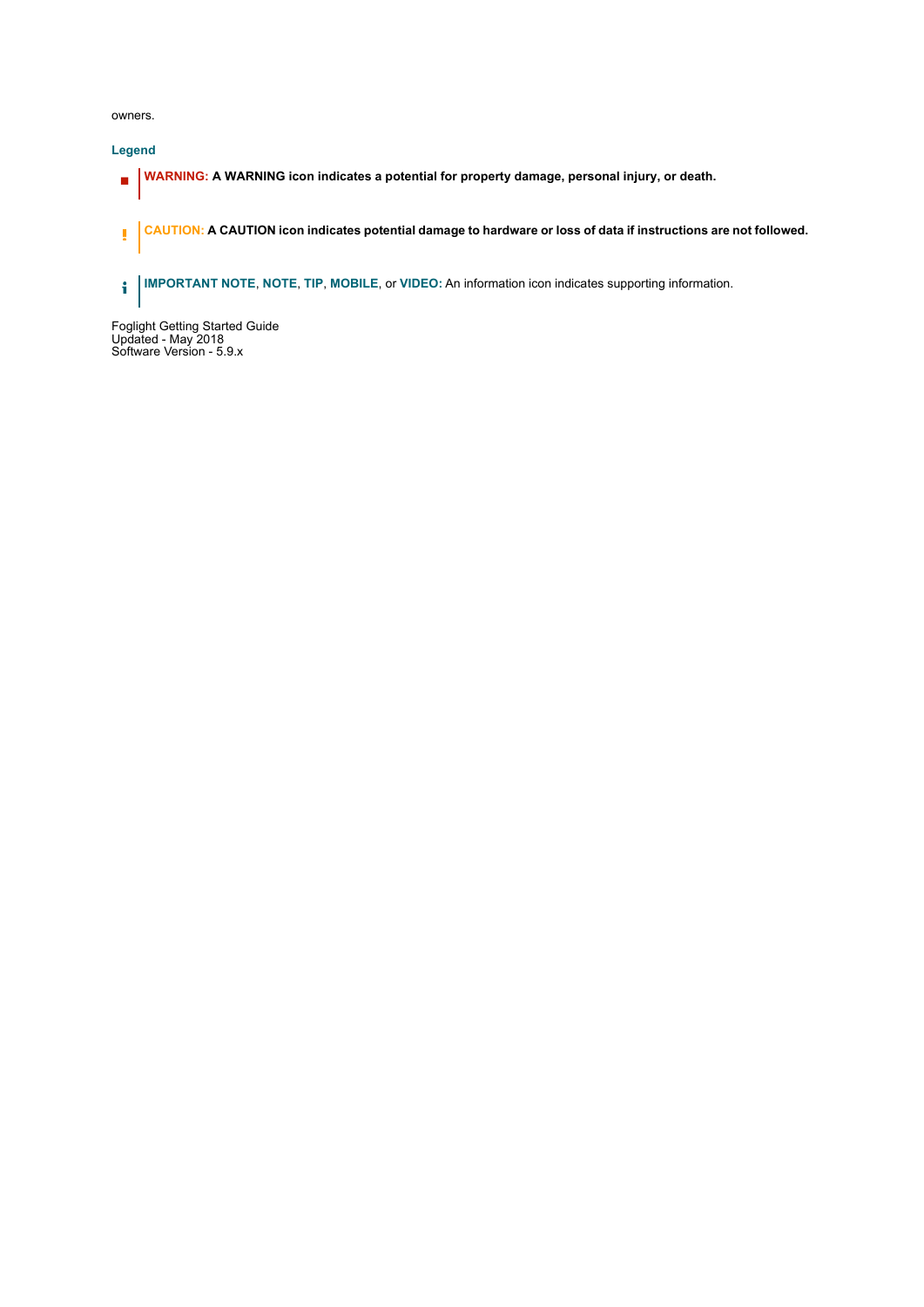#### **Contents**

| Foglight Agent Manager (also contained also contained a state of the contact of the contact of the contact of the contact of the contact of the contact of the contact of the contact of the contact of the contact of the con |
|--------------------------------------------------------------------------------------------------------------------------------------------------------------------------------------------------------------------------------|
|                                                                                                                                                                                                                                |
|                                                                                                                                                                                                                                |
|                                                                                                                                                                                                                                |
|                                                                                                                                                                                                                                |
|                                                                                                                                                                                                                                |
|                                                                                                                                                                                                                                |
|                                                                                                                                                                                                                                |
|                                                                                                                                                                                                                                |
|                                                                                                                                                                                                                                |
|                                                                                                                                                                                                                                |
|                                                                                                                                                                                                                                |
|                                                                                                                                                                                                                                |
| Insufficient roles experiences and the contract of the contract of the contract of the contract of the contract of the contract of the contract of the contract of the contract of the contract of the contract of the contrac |
|                                                                                                                                                                                                                                |
|                                                                                                                                                                                                                                |
|                                                                                                                                                                                                                                |
|                                                                                                                                                                                                                                |
|                                                                                                                                                                                                                                |
|                                                                                                                                                                                                                                |
|                                                                                                                                                                                                                                |
|                                                                                                                                                                                                                                |
|                                                                                                                                                                                                                                |
|                                                                                                                                                                                                                                |
|                                                                                                                                                                                                                                |
|                                                                                                                                                                                                                                |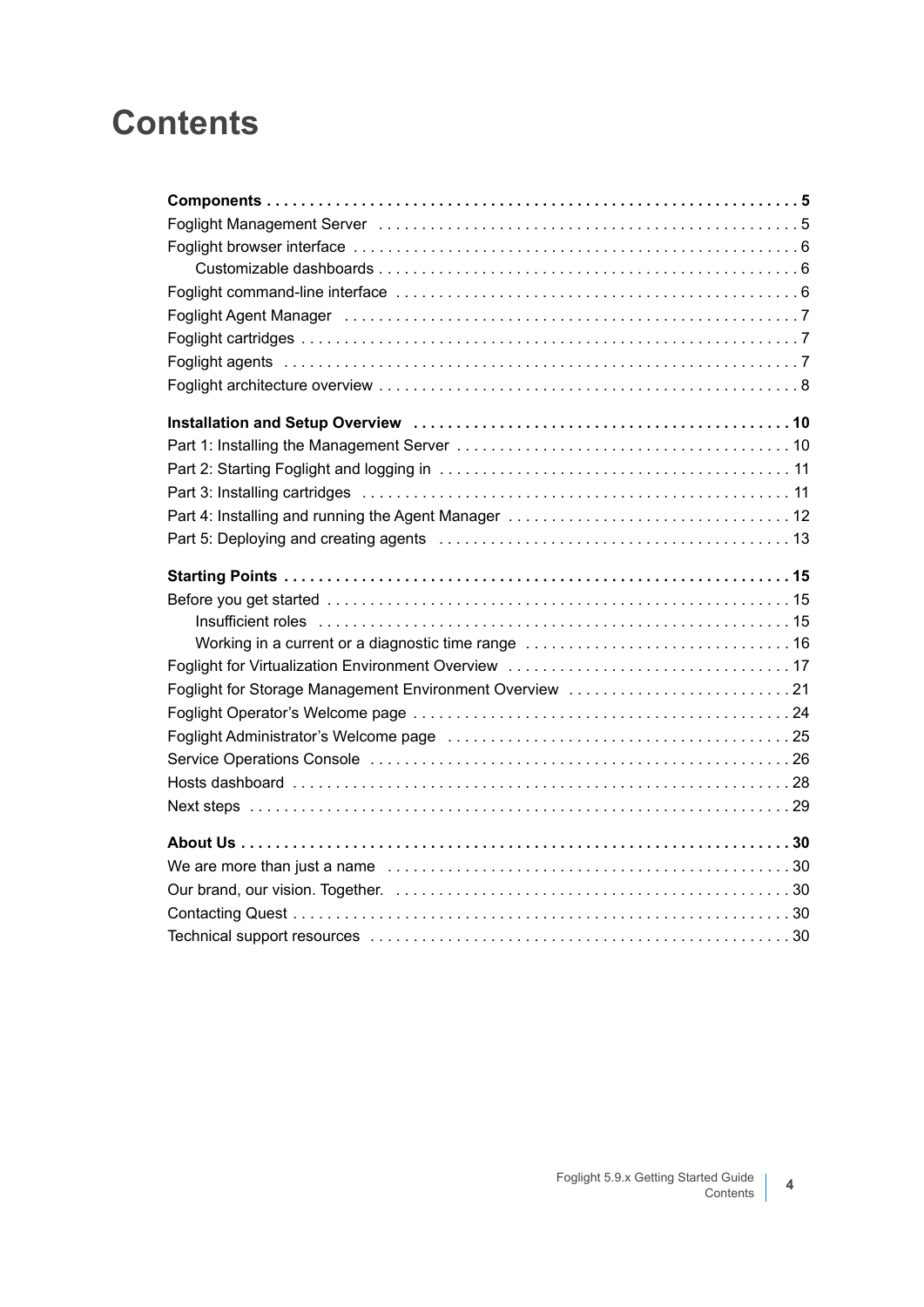# **Components**

**1**

<span id="page-4-0"></span>Quest Software Inc.'s Foglight® solution simplifies application performance monitoring and reduces the skills and effort required to manage applications, the user experience, and the supporting infrastructure.

Unlike other solutions, Foglight uses a single code base, and has a model-driven design that couples fast deployment and accelerated time-to-value. It offers the modular flexibility required to deliver a range of capabilities and sophistication to meet the needs of any organization, from those still focused on technology-centric monitoring to those that have completed the transition to application-centric or transactional monitoring.

Foglight performs equally well in physical, virtual, and mixed infrastructure environments, providing visibility into issues affecting the application and end-user experience. Intuitive workflows help you quickly move from the symptom to the root cause in the application, database, infrastructure, or network to resolve issues, reducing mean time to resolution. Predefined and drag-and-drop dashboards provide insight that is tailored to each stakeholder. By offering comprehensive visibility into your monitored environment, Foglight helps ensure that cross-functional teams collaborate on and prioritize issues that matter most to the business.

Foglight comprises several different components, which are described individually. You will be installing and using these components as you perform the steps in the installation and setup process and get started using Foglight.

- **•** [Foglight Management Server](#page-4-1)
- **•** [Foglight browser interface](#page-5-0)
- **•** [Foglight command-line interface](#page-5-2)
- **•** [Foglight Agent Manager](#page-6-0)
- **•** [Foglight cartridges](#page-6-1)
- **•** [Foglight agents](#page-6-2)
- **•** [Foglight architecture overview](#page-7-0)

#### <span id="page-4-1"></span>**Foglight Management Server**

Foglight Management Server is the central component of Foglight. The Management Server receives information from agents, stores and processes data, and makes it available in the browser interface.

The Foglight database stores all system, application, and performance data. Over time, it becomes an invaluable source of historical information for planning future system capacity requirements and for doing point-in-time analysis.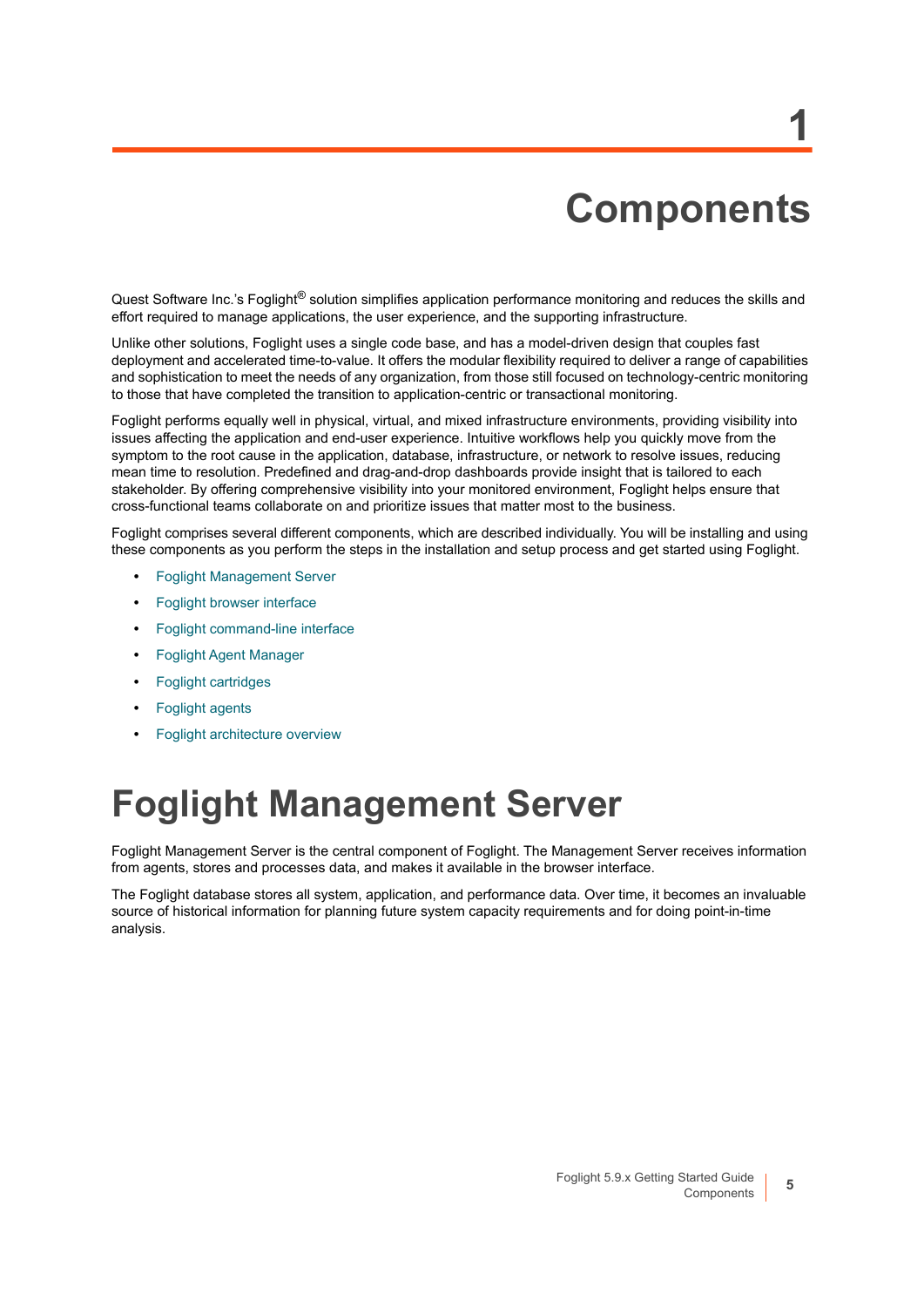#### **Figure 1. Foglight Management Server diagram**



## <span id="page-5-0"></span>**Foglight browser interface**

Foglight has a browser interface that displays data collected from your monitored environment. It allows you to view this data in various formats and levels of detail.

The browser interface consists of three areas:

- **•** A navigation panel that:
	- Lists all of the dashboards that are available to the current user.
	- **▪** Provides access to the Administration home page, which presents a summary of information about Foglight from an administrative perspective and allows you to navigate to the pages where you perform administrative tasks.
- **•** A display area in which you can view and create dashboards and reports.
- **•** An action panel that:
	- **▪** Lists the various actions that you can perform on the dashboard that is currently displayed.
	- Contains views and data that can be added to a dashboard or report that you are creating.
	- **▪** Provides access to the online help.
	- **NOTE:** The action panel is referred to as the page panel in the Web Component Framework i documentation, for example in the *Web Component Reference*.

See the *User Guide* and the *Administration and Configuration Guide* for more information.

#### <span id="page-5-1"></span>**Customizable dashboards**

Foglight also includes the Web Component Framework (WCF), which allows you to create and populate your own custom interface views on top of the dynamic data schemas generated by the Management Server. See the *Web Component Guide* and the *Web Component Tutorial* for more information.

## <span id="page-5-2"></span>**Foglight command-line interface**

Foglight provides commands that allow you to manage and work with Foglight components without having to use the browser interface. These commands allow you to perform tasks such as managing the Management Server, the Agent Manager, agents, cartridges, and licenses, as well as work with entities such as metrics, monitoring policies, and schedules. For example, this interface allows you to automate component-management tasks using scripts or to use regular expressions to select multiple entities.

See the *Command-Line Reference Guide* for more information.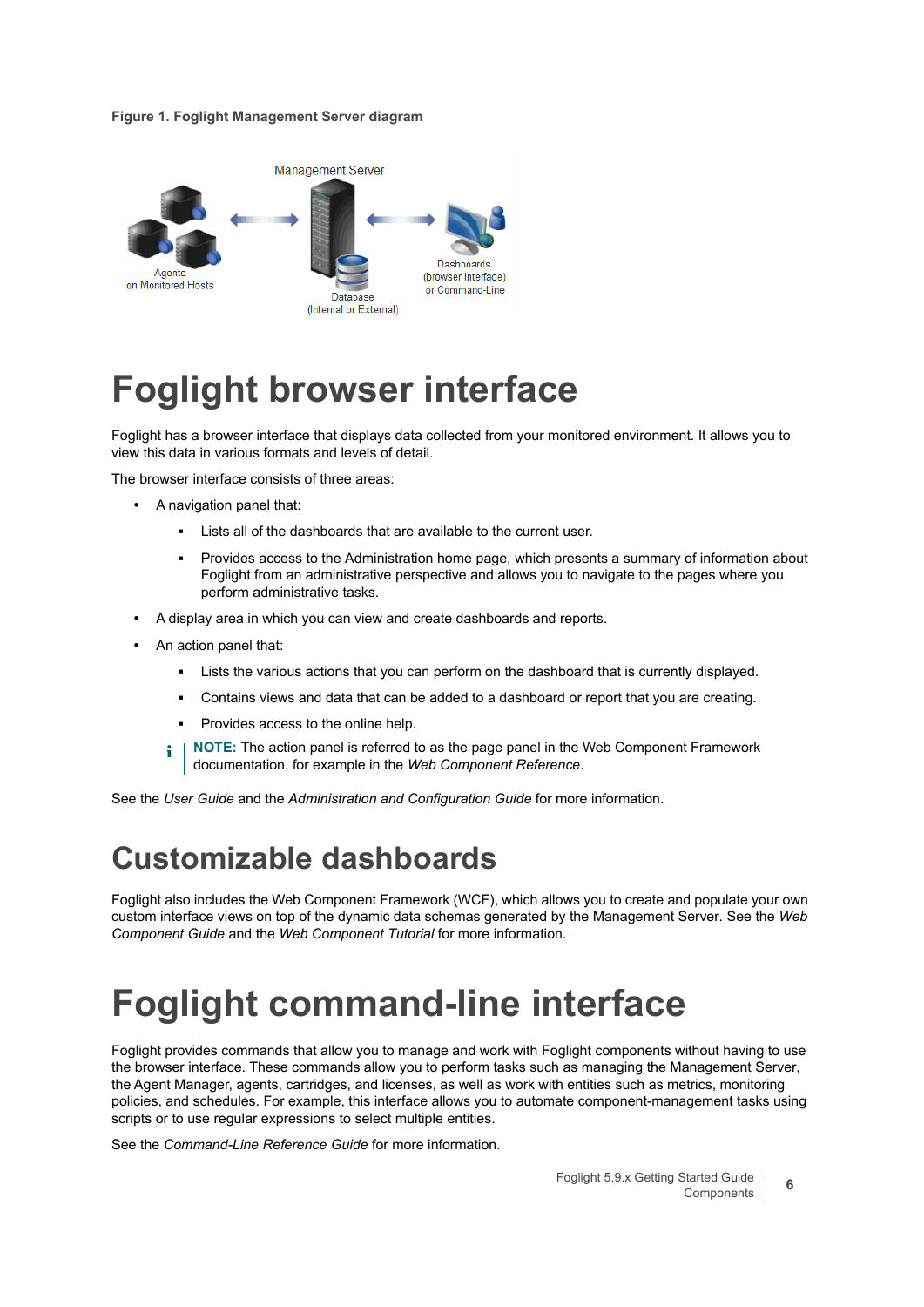# <span id="page-6-0"></span>**Foglight Agent Manager**

Foglight Agent Manager is a client application that manages Foglight agents installed on monitored hosts. It provides a centralized communications link between the Management Server and the agents. The Agent Manager also provides a number of support services such as the ability to deploy, upgrade, and configure agents.

An instance of the Agent Manager is automatically installed with new installations of the Management Server. This embedded Agent Manager instance runs on the Management Server machine. You can deploy agents to the embedded Agent Manager if you want to monitor the machine on which the Management Server runs. You can also deploy instances of the Agent Manager to remote hosts.



<span id="page-6-3"></span>**Figure 2. Foglight Agent Manager diagram**

The Agent Manager communicates with Foglight agents using a variety of protocols, as indicated in [Figure 2](#page-6-3).

For more information, see the *Foglight Agent Manager Guid*e.

# <span id="page-6-1"></span>**Foglight cartridges**

Cartridges extend the functionality of Foglight and are installed on the Management Server. A cartridge contains one or more components, such as agents for deployment, communication capabilities, and modifications to the way that data is transformed or handled, as well as rules, reports, and views.

When a cartridge is installed and enabled, its components become part of the Management Server. Adding cartridges allows you to monitor additional parts of your environment.

See the *Administration and Configuration Guide* for more information about managing cartridges. See the cartridge documentation for information about each cartridge.

# <span id="page-6-2"></span>**Foglight agents**

Agents are deployed to hosts in your environment and send data to the Management Server. Agents monitor the availability and performance of many aspects of your environment, including operating systems, databases, virtual hosts, top processes, custom applications, application servers, and Web servers.

There are several types of agents. One or more instances of each type of agent managed by the Agent Manager can be deployed per host. For example, there is an agent that collects metrics from the operating system of the host machine. There are also agents that are embedded into systems or the software that they monitor, such as the Java EE Technology Agent. Foglight also includes internal agents that monitor Foglight components and services.

See the *Administration and Configuration Guide* for more information about managing and configuring agents. See the documentation for the cartridge in which the agent was included for details about each agent.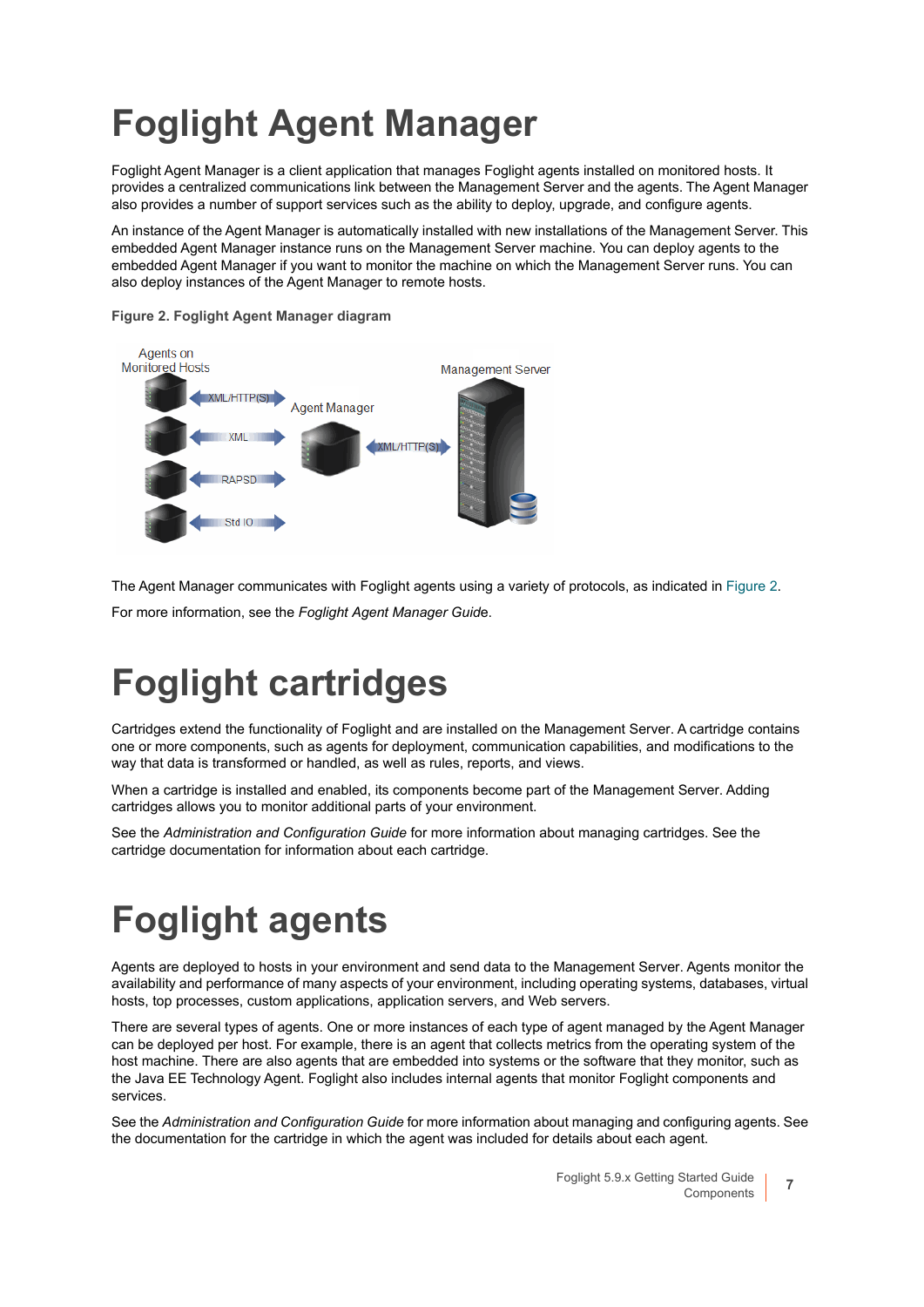## <span id="page-7-0"></span>**Foglight architecture overview**

The components described in the preceding sections combine to compose Foglight (as shown in [Figure 3\)](#page-7-1).

#### <span id="page-7-1"></span>**Figure 3. Foglight architecture**



Users interact with the Management Server and the data collected by the agents through dashboards in the Foglight browser interface, which is built on the Web Component Framework. See the *Web Component Guide* for more information about the framework and browser interface.

Cartridges are installed onto the Management Server, providing agents, rules, reports, and views specific to the application or technology that the cartridge is designed to monitor.

Agents are deployed to monitored hosts and communicate with the Management Server either directly, or through the Agent Manager.

**Figure 4. Foglight Management Server architecture**

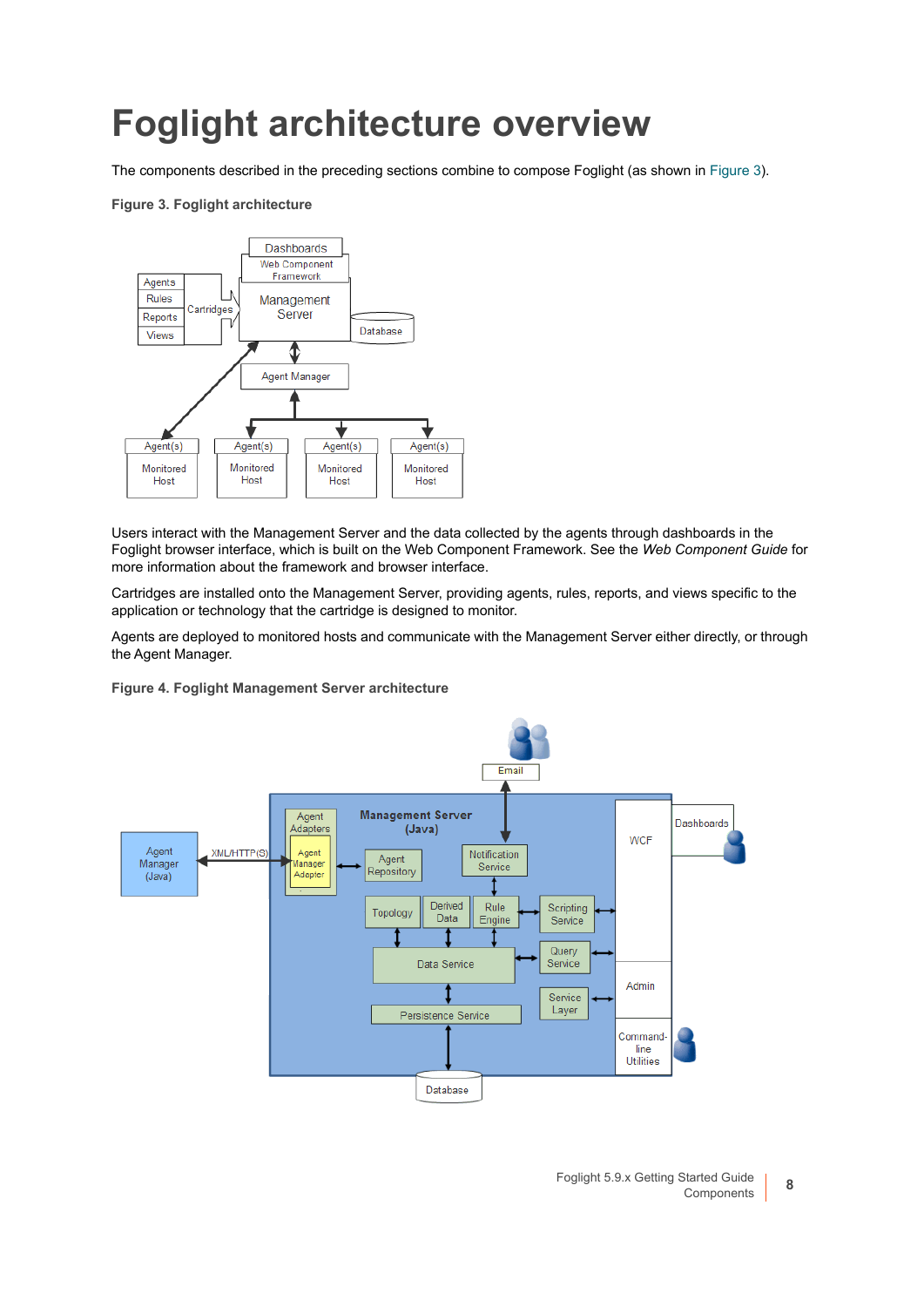In order to gain a better understanding of how the Management Server provides a complete view of your monitored system, review the following typical data workflows.

#### *Example Agent Data Workflow:*

- 1 Data from an agent arrives. The Management Server transforms it into canonical form (topology CDT) and creates model instances.
- 2 The Data Service receives the transformed agent data for management.
- 3 The presence of new metric data triggers the notification of all interested subscribers.
	- a The first subscriber is a derived data metric that is calculated and then sent back to the Data Service for management.
	- b The second subscriber is the Rule Engine. It notes that a rule wants a particular piece of data and adds it to its locally cached set.
- 4 The Rule Engine notes that the rule is available for evaluation. It gets the Groovy script that defines the rule expression from the Scripting Service and evaluates it. The rule fires at severity level FATAL.
- 5 Severity level FATAL has several actions associated with it, including an action to send an e-mail to specific users through the Notification Service.

#### *Example User Workflow:*

- 1 A Foglight user logs in to Foglight through the browser interface to check the system status.
- 2 The user selects a dashboard.
- 3 WCF displays the dashboard and makes a series of queries to the Data Service through the Query Service.
	- a A query asks the Query Service for data.
	- b The Query Service asks the Data Service.
	- c The Data Service can provide part of the data as cached. However, some of the data is historical, requiring the Persistence Service to retrieve the historical data from the Database and return the result to the Data Service.
- 4 The user wants to change a rule condition, and navigates to the appropriate dashboard to do so.
- 5 The request to change the rule condition is sent to the Service Layer, which verifies that the user has the necessary authorization before passing on the change request.
- 6 The Service Layer contacts the Rule Engine and makes the requested change.
- 7 The Rule Engine persists its new state in the Database.
- 8 Once the change is successful, the Service Layer notes who made the change in the change audit log.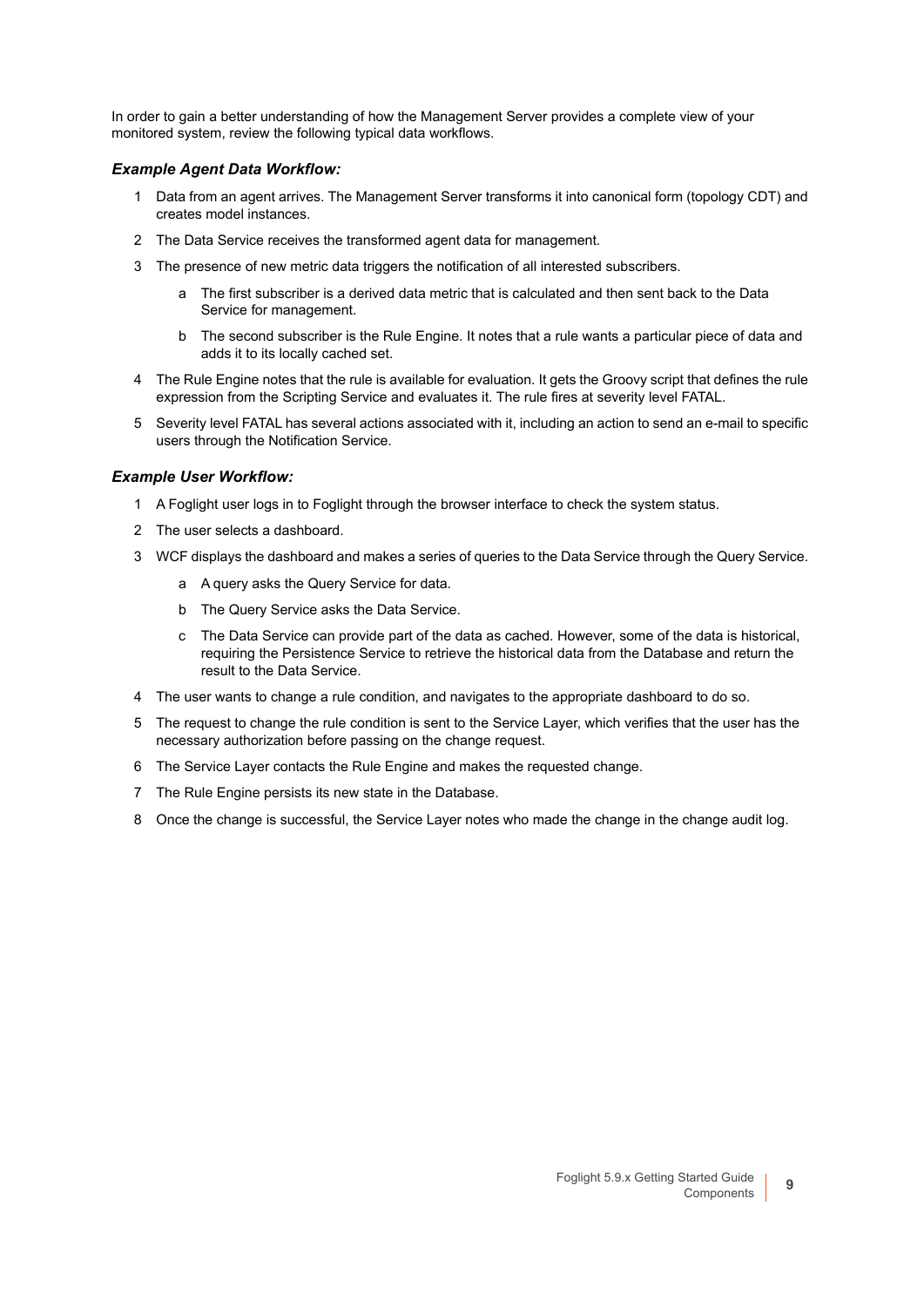## <span id="page-9-0"></span>**Installation and Setup Overview**

This section provides an overview of the Foglight installation and setup process. It summarizes the main steps involved in installing Foglight and contains directions to instructions in other guides; it is intended as a preface or supplement to these guides.

- **•** [Part 1: Installing the Management Server](#page-9-1)
- **•** [Part 2: Starting Foglight and logging in](#page-10-0)
- **•** [Part 3: Installing cartridges](#page-10-1)
- **•** [Part 4: Installing and running the Agent Manager](#page-11-0)
- **•** [Part 5: Deploying and creating agents](#page-12-0)

#### **References to the** *Installation and Setup Guide* **set**

The Foglight documentation suite includes a multi-guide *Installation and Setup Guide* set. Throughout this guide, instructions direct you to the Installation and Setup Guide where the same type of information exists in all guides in the set. In these cases, see the Installation and Setup Guide for the database and platform you are running. When information exists only in certain guides, those guides are referred to by name or type.

#### **Before you get started**

Before you install Foglight, review the components you plan to install and ensure that you have the necessary information, such as port numbers and server names or the target installation locations.

Before you begin, you must determine if you are going to set up and run the Management Server in High Availability (HA) or standalone mode, and decide whether to use an embedded or external database. For help making these determinations, see "High Availability mode" in the Installation and Setup Guide for running Foglight with an external database and "Using embedded databases" or "Using external databases" in the Installation and Setup Guide for the type of database you plan to run.

Before installing Foglight, review the *System Requirements and Platform Support Guide,* and "Before installing Foglight" and "Preparing to install" in your *Installation and Setup Guide*.

### <span id="page-9-1"></span>**Part 1: Installing the Management Server**

1 **Install the Management Server:** Run the installer by following the appropriate set of instructions in "Installing Foglight" in the *Installation and Setup Guide*.

An instance of the Agent Manager is automatically installed with the Management Server and runs on the Management Server machine. See "Configuring the embedded Agent Manager" in the *Agent Manager Guide*.

2 **Configure the Management Server and database:** Once you install the Management Server, you may need to configure it, change its settings, or perform other additional setup steps. For more information, see "Foglight settings" in the *Installation and Setup Guide*.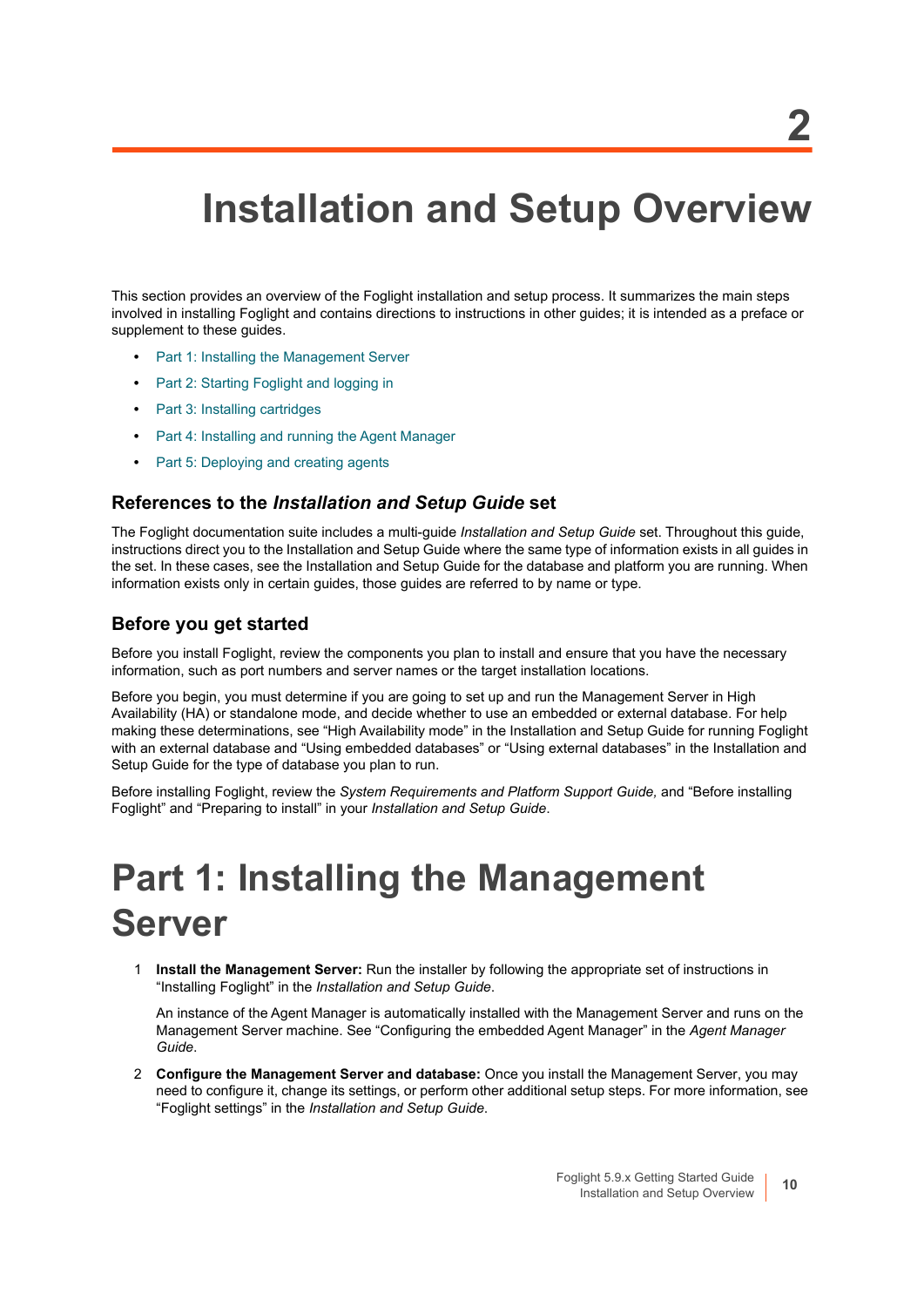Depending on the type of database you are running, you may need to configure it or change its settings. For example:

- **▪** If you are using an external database and decided to manually set up the database after installation, see "Manual database configuration" in the *Installation and Setup Guide* for your platform and external database.
- **▪** If you are using an external database, see "External database access for remote users" in the *Installation and Setup Guide* for your platform and external database.
- **▪** If you want to set up an encrypted connection to an external database, see "Setting up an encrypted database connection" in the *Installation and Setup Guide* for your platform and external database.

For more information, see "Foglight settings" in the *Installation and Setup Guide* for the platform and database you are running. See the section "Installing Foglight FAQ" in the *Installation and Setup Guide* if you encounter problems when performing the steps listed above.

# <span id="page-10-0"></span>**Part 2: Starting Foglight and logging in**

**Before you begin:** For instructions to migrate from using an embedded PostgreSQL® database with the Management Server to using an external PostgreSQL database, see "Appendix: Switching from an Embedded to an External Database" in the *Foglight Installation and Setup Guide* (for UNIX® or Windows® systems with Embedded PostgreSQL Database).

- **1 Initialize the Database:**
	- **▪** If you are using an external database, the database must be initialized successfully before you can run Foglight.
	- **▪** If you are using the embedded database, the initialization is performed when you start the Management Server.
- 2 **Start the Management Server:** The Management Server can be run in standalone mode, in High Availability (HA) mode (with an external database), or as a Windows® service. See "Starting and stopping the Foglight Management Server" in the *Installation and Setup Guide* and "Running the Foglight Management Server" in the *Command-Line Reference Guide*.
- 3 **Configure the embedded Agent Manager:** In most cases, you do not need to configure the embedded Agent Manager. If you need to configure the embedded Agent Manager, you can do so by running the Agent Manager configuration interface from the embedded Agent Manager installation directory. See "Configuring the embedded Agent Manager" in the *Agent Manager Guide* for more information.
- 4 **Log in to Foglight:** See "Logging in to Foglight" in the *User Guide* for more information.
	- **NOTE:** The Foglight browser interface requires JavaScript. Before attempting to log in, ensure that ÷ JavaScript is enabled in your Web browser.

See "Running the Foglight Management Server FAQ" in the *Installation and Setup Guide* if you encounter problems when performing the steps listed above.

### <span id="page-10-1"></span>**Part 3: Installing cartridges**

Foglight includes two types of cartridges: cartridges that contain Foglight Agent Manager installers and cartridges that contain components for monitoring additional parts of your environment.

On **Foglight systems**, you must install both types of cartridges before you can deploy agents to the hosts in your environment and begin collecting data.

The Agent Manager and some of the component cartridges are pre-installed when you install **Foglight™ for Virtualization, Enterprise Edition**; other cartridges must be installed manually. See the *Foglight for Virtualization,*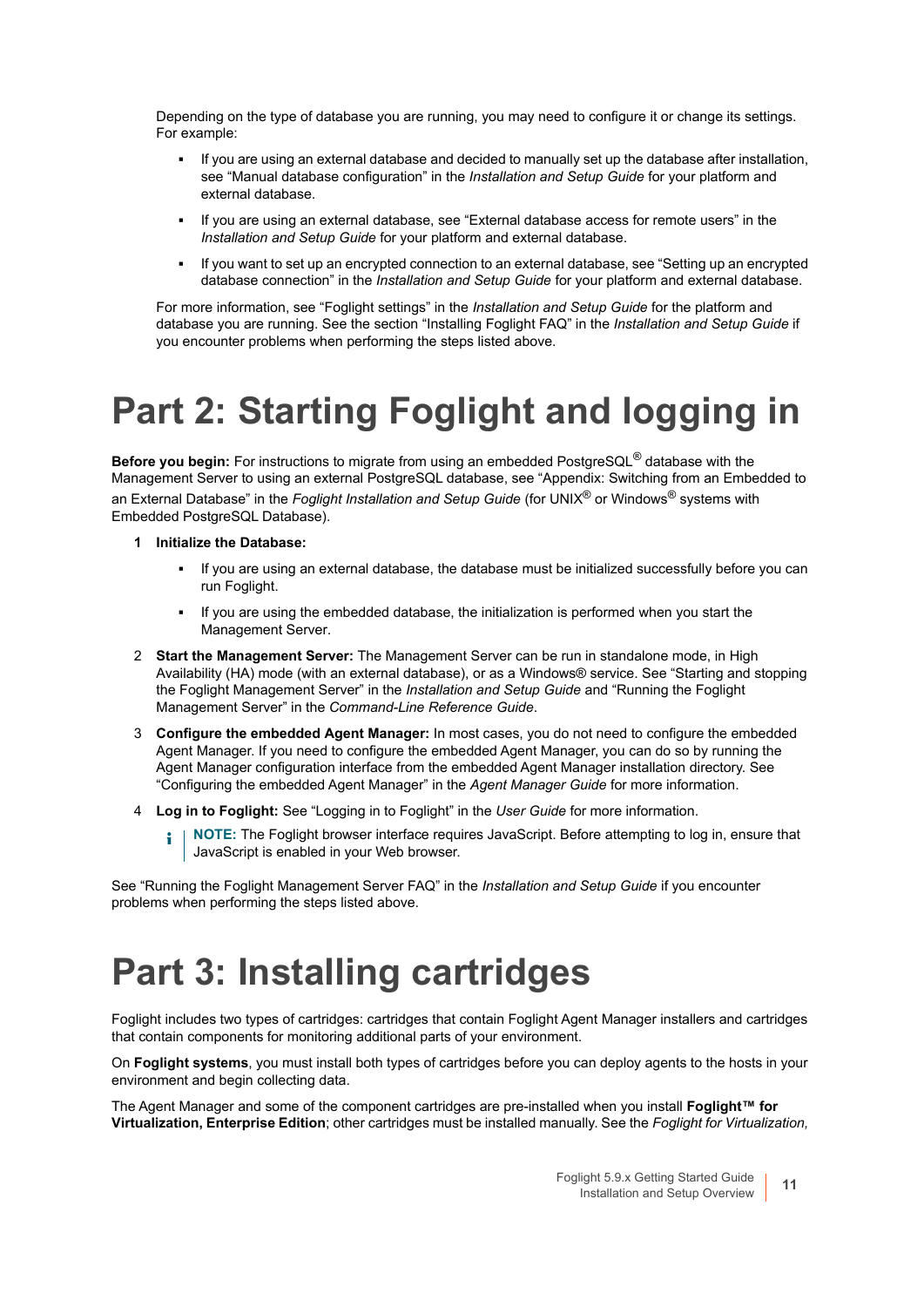*Enterprise Edition Upgrade Guide* for details. You must deploy agents to the hosts in your environment in order to collect data.

The Agent Manager cartridges are available in the *\Server\FoglightClient-FglAM-<version>* directory on your install media. Monitoring cartridges are available in the subdirectories of *\Cartridges* on your install media.

Install the Agent Manager cartridge (only on **Foglight systems**), then download the installer for your platform and install the Agent Manager on remote hosts as described in [Part 4: Installing and running the Agent Manager](#page-11-0). After installing the Agent Manager on remote hosts, you can deploy agents to these remote hosts as described in [Part](#page-12-0)  [5: Deploying and creating agents](#page-12-0).

**NOTE:** As described in [Part 1: Installing the Management Server,](#page-9-1) an instance of the Agent Manager is ÷ automatically installed with new installations of the Management Server. This embedded Agent Manager instance runs on the Management Server machine. You can deploy agents to this Agent Manager if you want to monitor the machine on which the Management Server runs.

The Agent Manager Adapter cartridge is also installed. If you have Agent Manager instances running on remote hosts and do not want to download Agent Manager installers to additional hosts, you do not need to install the Agent Manager cartridge. The existing instances can connect to the Management Server.

You can install and manage cartridges using the command-line interface or the browser interface. The instructions below assume that you are using the browser interface. See "Managing cartridges" in the *Command-Line Reference Guide* for command-line instructions.

- **1 Before you begin:**
	- **▪** See the cartridge documentation for installation prerequisites.
	- **▪** Ensure that the Management Server is running, log in to Foglight, and ensure that you can access the dashboards under the Administration module.
- 2 **Install the cartridge:** See "Extending your monitoring reach with Foglight cartridges" in the *Administration and Configuration Guide*.

## <span id="page-11-0"></span>**Part 4: Installing and running the Agent Manager**

**NOTE:** For Foglight systems only. The steps outlined in this section assume that you have already i installed the cartridge that contains the Foglight Agent Manager installers. If you have not, see [Part 3:](#page-10-1)  [Installing cartridges](#page-10-1) for more information before proceeding.

You can download the installers from the Components for Download dashboard. If unauthenticated or headless access to the installers is required, you can access a URL for direct download with a browser or file retrieval tool; no login to Foglight is required.

- **1 Before you begin:**
	- Ensure that the Management Server is running, log in to Foglight, and ensure that you can access the dashboards under the Administration module.
	- **Identify the host name and port of each Management Server with which the Agent Manager is going** to communicate.
- 2 **Download or retrieve the Agent Manager installer:** Different ways of obtaining installers (*fglam- <version>-<platform>.<bin|exe>*) are described below. To identify the name of the installer for your platform, see "Downloading the Agent Manager installer" in the *Agent Manager Guide*.
	- **▪ Download the installer from the Components for Download dashboard in Foglight to each machine where you want to install the Agent Manager:** See "Using the components for download dashboard" in the *Installation and Setup Guide* for your platform.
	- **▪ Download or retrieve the installer from a URL to each machine where you want to install the Agent Manager:** If unauthenticated access to the installers is required, or if you need to download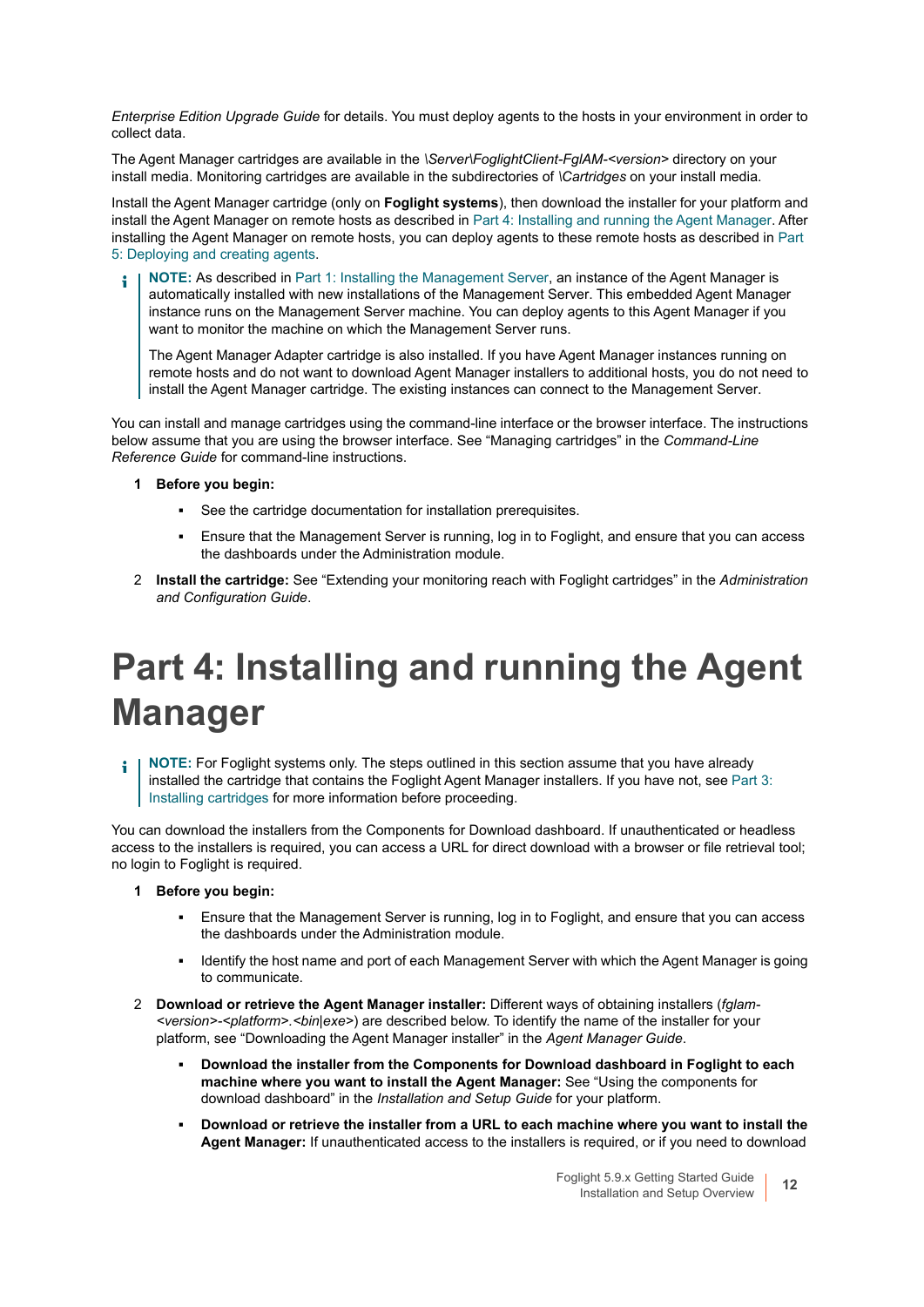the installers from a headless machine, see "Using the components for download page" in the *Installation and Setup Guide* for your platform.

- 3 **Install the Agent Manager:** You can use the installer GUI, the command-line installer, or the silent installer. See "Installing the Agent Manager" in the *Agent Manager Guide* for your platform.
- 4 **Configure the Agent Manager:** Some configuration of the Agent Manager can be done during installation. The Agent Manager can also be configured after installation to set items such as:
	- **▪** The host name reported by the Agent Manager instance (used in cases where you need to explicitly set the host name)
	- **▪** Connection options, such as settings for connecting using HTTPS
	- **▪** An override option for using a self-signed server SSL certificate

Depending on the platform on which the Agent Manager is installed and the mode in which Foglight is running, you may need to perform additional configuration steps. See "Configuring the Agent Manager" in the *Agent Manager Guide* for information about the configuration interface and about other configuration you might need to perform.

The Agent Manager can automatically detect HA-enabled Management Servers and configure itself for them. You might need to perform additional configuration if, for example, a Management Server in the HA cluster has special SSL certificate requirements or if it uses a proxy. In addition, if you are running Foglight in HA mode, see "Managing the Foglight Management Server" in the Command-Line Reference Guide for details about the Remote Monitor utility.

5 **Start the Agent Manager:** See "Starting or stopping the Agent Manager process" in the *Agent Manager Guide* or in the Command-Line Reference Guide for information about starting the Agent Manager.

See "Frequently asked questions" in the *Foglight Agent Manager Guide* if you encounter problems.

### <span id="page-12-0"></span>**Part 5: Deploying and creating agents**

In Foglight, agents are packaged within cartridges. You must install the Agent Manager before deploying agents (excluding some agents, such as Java EE Technology Agents) to a host. The steps in this section assume that you are deploying agents to the Agent Manager, have installed the cartridges in which the agents are contained, and have installed and configured the Agent Manager on the target hosts. If you have not, see Part 4: Installing and [running the Agent Manager](#page-11-0).

- **1 Before you begin:**
	- **•** Review the cartridge documentation for agent installation prerequisites.
	- Ensure that the Management Server is running and log in to Foglight.
	- **▪** Ensure that you can access the dashboards under the Administration module.
	- **■** Ensure that the Agent Manager is running on the target machine(s).
- 2 **Deploy agent packages and create agent instances:** First, agent packages must be deployed to the Agent Manager on the target host. Once you deploy agents, you can create agent instances on that host and then start collecting data. You can perform these steps from the browser interface or the command line:
	- **▪** See "Deploying agent packages to monitored hosts" and "Creating agent instances on monitored hosts" in the *Administration and Configuration Help* for browser interface instructions.
	- **▪** See "Deploying agent packages" and "Creating or deleting agent instances" in the *Command-Line Reference Guide* for command-line instructions.
- 3 **Configure agents:** Once the agents are deployed, you may need to edit their properties. See "Editing instance-specific agent properties" in the *Administration and Configuration Help* and the cartridge documentation for more information.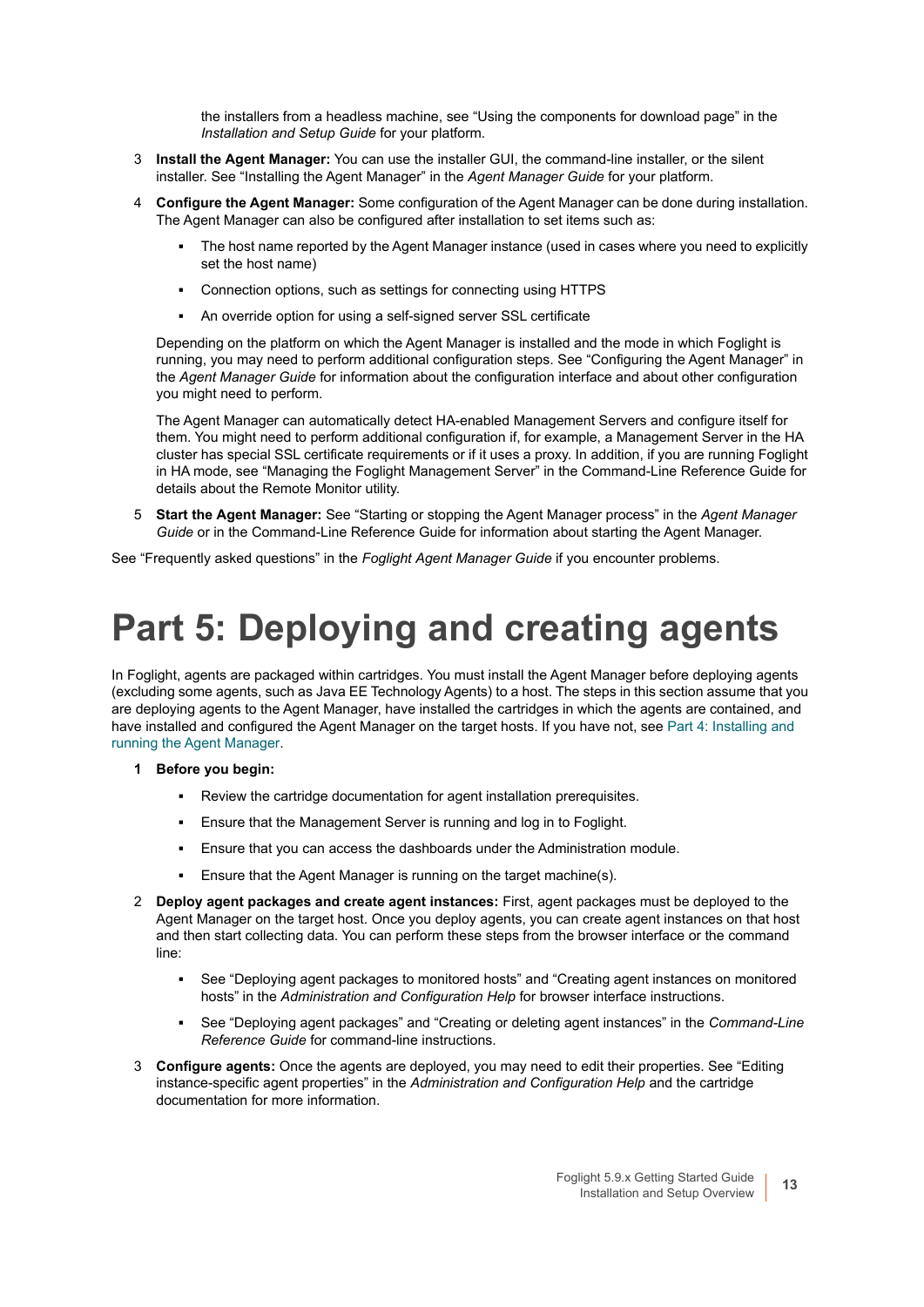4 **Manage agents:** You can manage agents from the browser interface or the command-line. See "Configuring Foglight agents for host monitoring" and "Suspending alarms and data collection" in the *Administration and Configuration Guide* and "Managing agents" in the *Command-Line Reference Guide*.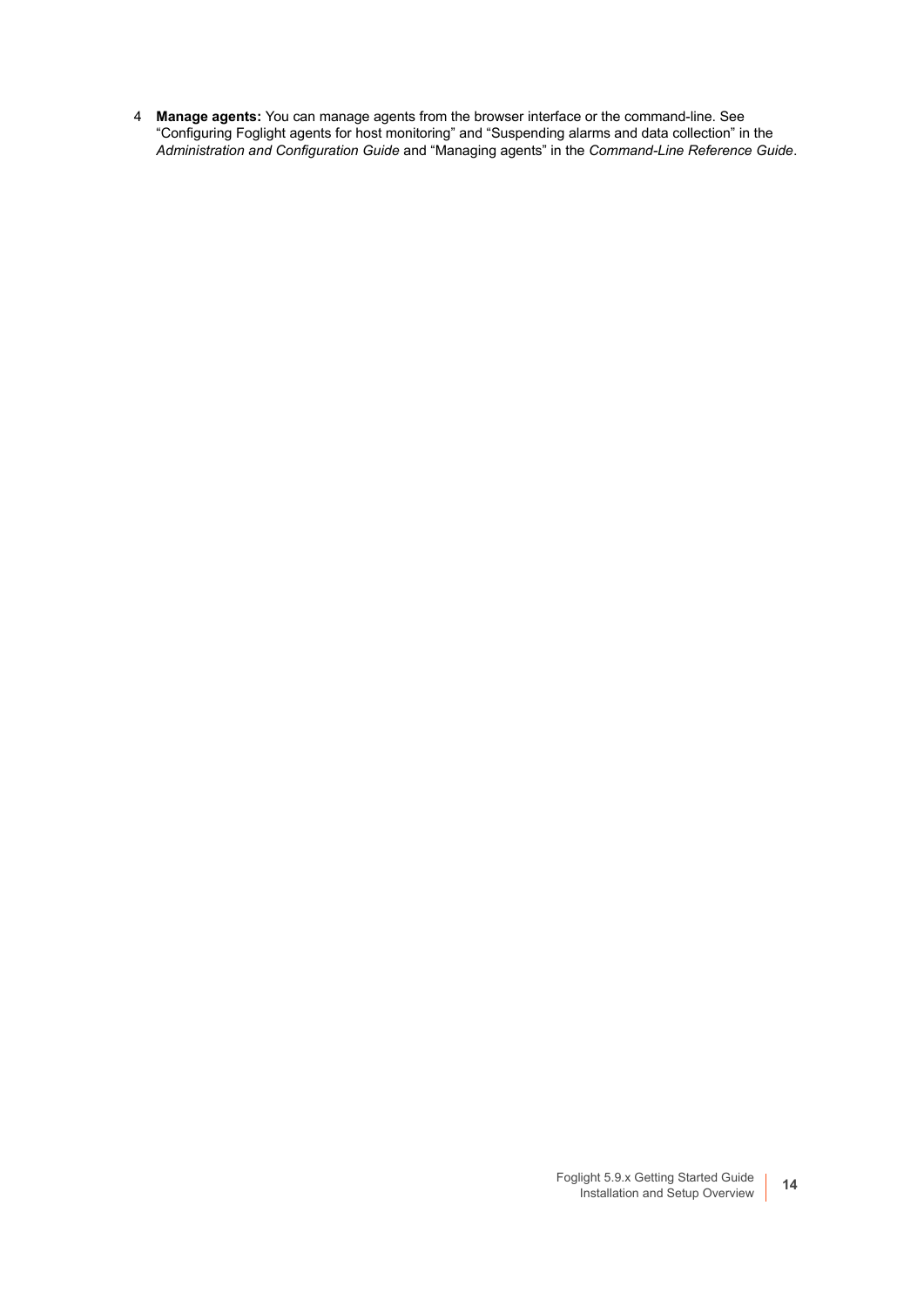# **Starting Points**

**3**

<span id="page-14-0"></span>Foglight offers a wide range of functionality through customizable dashboards. There are multiple starting points and workflows available for users with different roles and needs: administrators in charge of managing Foglight, operational users interested in troubleshooting problems throughout their monitored environment, users focused on monitoring a specific domain or system, or users interested in services management.

When you log in to Foglight, several dashboards are initially selected as starting points and listed under Homes in the navigation panel. This section introduces some of these dashboards.

- **•** [Before you get started](#page-14-1)
- **•** [Foglight for Virtualization Environment Overview](#page-16-0)
- **•** [Foglight for Storage Management Environment Overview](#page-20-0)
- **•** [Foglight Operator's Welcome page](#page-23-0)
- **•** [Foglight Administrator's Welcome page](#page-24-0)
- **•** [Service Operations Console](#page-25-0)
- **•** [Hosts dashboard](#page-27-0)
- **•** [Next steps](#page-28-0)

This section uses terminology specific to the Foglight browser interface; see "Working with dashboards" in the *Foglight User Help* for more information about these terms.

#### <span id="page-14-1"></span>**Before you get started**

The section below provides getting started tips on common elements in the browser interface and describes features that can affect how you see data in the monitoring dashboards.

- **•** [Insufficient roles](#page-14-2)
- **•** [Working in a current or a diagnostic time range](#page-15-0)

#### <span id="page-14-2"></span>**Insufficient roles**

This section applies only to Foglight systems.

The appearance of the Welcome page and the range of dashboards you can access from this page vary depending on your user role. If you have Administrator-level permissions, you can access advanced dashboards and configuration workflows. See the *Administration and Configuration Guide*. Users with the Operator role (but not the Administrator role) have permission to access a smaller set of dashboards.

If you are a user with an assigned role or role combination that does not provide sufficient privileges to do anything useful in Foglight, a warning page appears.

Starting Points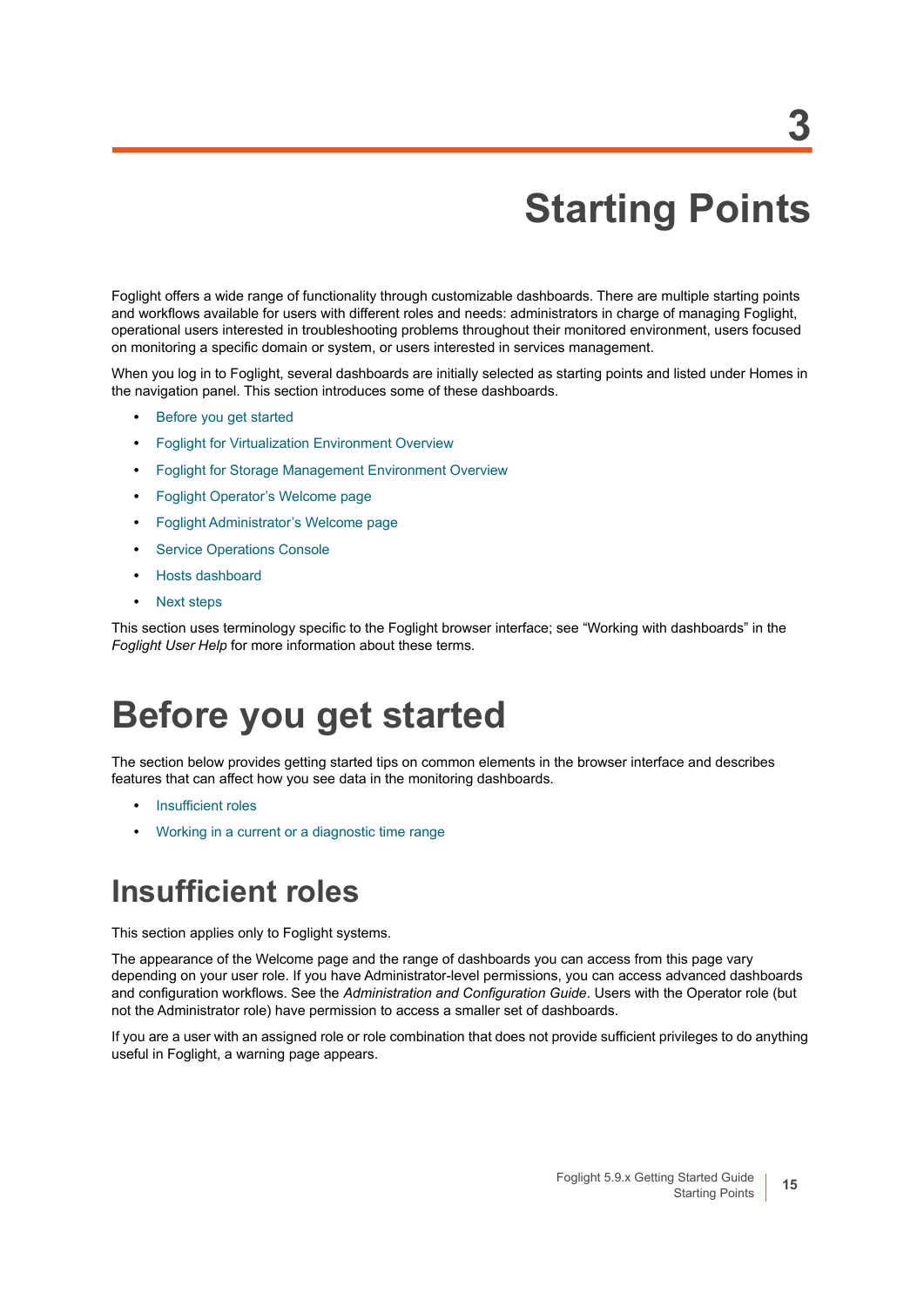**Figure 1. Insufficient Roles warning**



Contact your Foglight Security Administrator to have additional roles assigned to your account or to request that a different home page be configured for you.

#### <span id="page-15-0"></span>**Working in a current or a diagnostic time range**

These getting started tips help you understand whether you are working in a real time range or a diagnostic time range and how to switch from one to the other.

**NOTE:** Some pages do not take a time range input and so do not display a time range.i l

By default, the time range at the top of a dashboard is in real time. When the dashboard's time range is in real

time, the  $\left|\mathbb{G}\right|$  icon and the word *Now* appear in the time range display.

G Tuesday, 7:44 AM - Now 4.0 hours

Hovering over the real time range icon displays a message that identifies the time range as real and informs you how to freeze the time range.

The time range is real time click to freeze

If you drill down on an alarm, Foglight disconnects from real time and enters a diagnostic time range. The diagnostic time range spans the same length of time as the current time range did prior to the drill down.

Within a diagnostic time range, Foglight typically sets three quarters of this span to occur prior to the alarm being fired and one quarter to occur after. For example, if the current time range spans four hours, when you drill down on an alarm, the diagnostic time range also covers a four-hour interval, from three hours prior to when the alarm fired to one hour after it fired (as shown in the following image).

|         | [9] Diagnostic time range Friday, August 8, 2008 10:22 AM - 2:22 PM 4.0 hours |
|---------|-------------------------------------------------------------------------------|
|         | Processor Table(                                                              |
|         | Health: <b>a</b> Alarms: 1                                                    |
|         | Agent: Windows System on Host1                                                |
|         | Host: Host1                                                                   |
| Related | NT Processor Utilization<br>Data Browser                                      |

In some cases, the alarm might occur close enough to the current moment that the last quarter of the diagnostic time range would cover a span of time that is in the future. If that is the case, Foglight sets the diagnostic time range to end at the current moment (shown as *Now* in the time range display).

When you are working in a diagnostic time range, no new data is displayed in the views on the dashboard. A

frozen time range [U] icon in the time range display indicates that you have frozen the time range and entered a diagnostic time range.

G+ Wednesday, April 26, 2017 8:33:31 AM - 9:33:31 AM 60 minutes =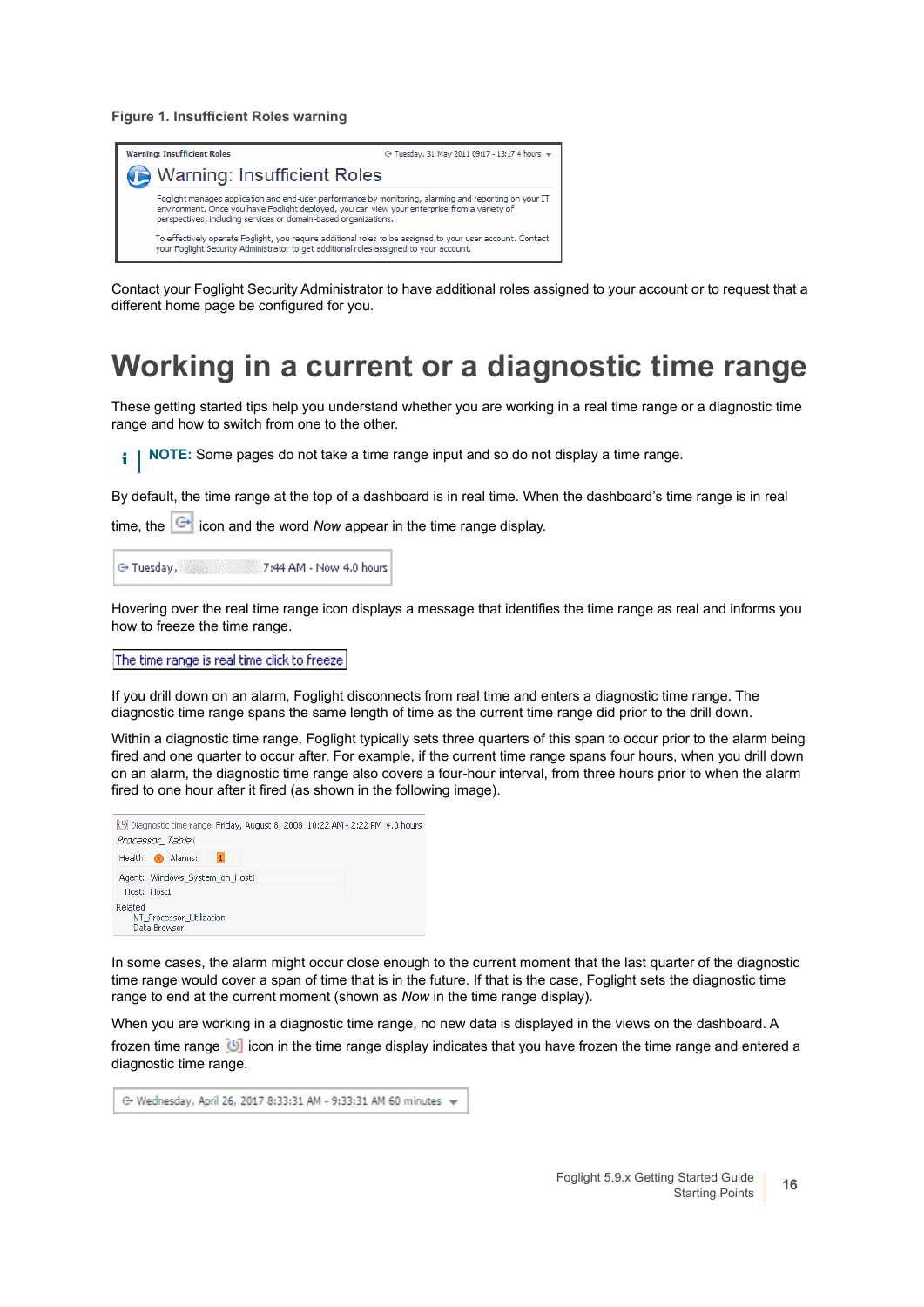Hovering over the icon displays a message that identifies the time range as frozen and informs you how to switch to real time.

The time range is in the past, click to switch to real time

Until you unfreeze the time range, all drilldowns and navigation to views that use the global time range are frozen in this diagnostic time range.

Unfreezing the time range causes it to revert to the last monitoring time range that you used. For more information on current and diagnostic time ranges, see "Time range" in the *Foglight User Help*.

### <span id="page-16-0"></span>**Foglight for Virtualization Environment Overview**

This section provides an introduction to the Foglight for Virtualization, Enterprise Edition, Environment Overview dashboard. When you log into Foglight for Virtualization, Enterprise Edition for the first time, the **Environment Overview** dashboard > **Overview** tab is displayed.

|            | <b>Environment Overview</b>                                                                    |                                                                  |                    |                                                          |                                                                                                     |                                                          |                                              |                                        |                                                                    |                  |                        |  |  |  |
|------------|------------------------------------------------------------------------------------------------|------------------------------------------------------------------|--------------------|----------------------------------------------------------|-----------------------------------------------------------------------------------------------------|----------------------------------------------------------|----------------------------------------------|----------------------------------------|--------------------------------------------------------------------|------------------|------------------------|--|--|--|
| Overview   | Protect<br>Health<br>Investigate                                                               | Getting Started & Administration                                 |                    |                                                          |                                                                                                     |                                                          |                                              |                                        |                                                                    |                  |                        |  |  |  |
|            | <b>VMware</b><br>All                                                                           | Hyper-V                                                          | OpenStack          |                                                          |                                                                                                     |                                                          |                                              |                                        |                                                                    |                  |                        |  |  |  |
|            | Overall Environment Summary                                                                    | Monitorina                                                       |                    |                                                          | Virtual Machine Health                                                                              |                                                          | <b>Machine Connectivity</b>                  |                                        |                                                                    |                  |                        |  |  |  |
| 開          | These domains have important alarms that require your<br>5 Datacenters<br>immediate attention. |                                                                  |                    |                                                          | A low health score indicates potential problems with the<br>performance of the following resources. | <b>Protected Machines</b>                                |                                              | <b>Replicated Machines</b>             |                                                                    |                  |                        |  |  |  |
| 14         | 6 Clusters                                                                                     | <b>Critical</b><br>Fatal<br>> MWare<br>$\Phi$ <sup>4</sup><br>64 |                    |                                                          | Virtual machines with the poorest performance<br><b>Virtual Machine</b>                             | <b>Failed</b><br><b>Paused</b>                           | 2(1%)<br>0(0%                                | <b>Falled</b><br>Paused                | 0(1%                                                               |                  |                        |  |  |  |
|            | 9 Hosts                                                                                        |                                                                  |                    |                                                          | FVE VC51 Win7 ENT SP1 EN x86 6.                                                                     | Performance ::<br>50 <sup>6</sup>                        | Unreachable                                  |                                        |                                                                    |                  | 2(33%)                 |  |  |  |
| <b>F</b> O | 9 Hosts in Operation                                                                           |                                                                  |                    |                                                          | vShield Manager                                                                                     | 75 <sub>A</sub>                                          | 7(1%)                                        |                                        | Unreachable                                                        |                  | 2(33%)                 |  |  |  |
| a.         | 0 Hosts in Maintenance                                                                         |                                                                  |                    |                                                          | vShield Manager vCloud51                                                                            | 83 A                                                     | <b>Online</b>                                | 606 (98%)                              | <b>Online</b>                                                      |                  | 2(33%)                 |  |  |  |
| r.         | 0 Hosts in Standby                                                                             |                                                                  |                    | migrationtest1 WIN7                                      | 87 4                                                                                                | Protected Data: 1308.45 GB                               |                                              | Replicated Data: 60.51 GB              |                                                                    |                  |                        |  |  |  |
|            |                                                                                                |                                                                  |                    |                                                          | Fog_TPL_Win7_ENT_SP1_x86_64_EN                                                                      | 87 <sub>A</sub>                                          | Top 6 Repositories with Least Days Remaining |                                        |                                                                    |                  |                        |  |  |  |
|            | 0 Hosts in Shutdown                                                                            |                                                                  |                    | View53Tran                                               | 88 A                                                                                                | <b>Name</b>                                              | Days Remaining                               |                                        | Capacity                                                           | Free             |                        |  |  |  |
|            | 0 Datastore Clusters                                                                           |                                                                  |                    |                                                          | XD76Static002                                                                                       | 88 A                                                     | <b>RRR</b><br>CIFS1                          |                                        | < 10<br><10                                                        | 149 GB<br>232 GB | 97 GB<br>138 GB        |  |  |  |
|            | 13 Datastores                                                                                  |                                                                  |                    | View61Conn                                               | 88 A                                                                                                | <b>RRDATA</b>                                            |                                              | < 30                                   | 27 GB                                                              | 13 GB            |                        |  |  |  |
|            |                                                                                                |                                                                  |                    |                                                          | CIFS2(2GB)                                                                                          |                                                          | >90                                          | $2$ GB                                 | 2 GB                                                               |                  |                        |  |  |  |
| Ø.         | 19 Resource Pools (Non-vApps)                                                                  | Plan                                                             |                    |                                                          | <b>Tune</b>                                                                                         |                                                          | Repository 3                                 |                                        | >90                                                                | 2 <sub>GB</sub>  | 2 GB                   |  |  |  |
|            |                                                                                                |                                                                  |                    | These projections indicate when additional resources may |                                                                                                     | These suggestions can help you improve the efficiency of |                                              |                                        | >90<br>9 <sub>GB</sub><br>9 <sub>GB</sub><br><b>TestRepository</b> |                  |                        |  |  |  |
| н,         | 2 vApps Powered On                                                                             | be needed to support existing and planned deployments.           |                    |                                                          | vour virtual environment.                                                                           | <b>Unprotected Machines</b>                              |                                              |                                        |                                                                    |                  |                        |  |  |  |
| 靐          | 1 vApps Powered Off                                                                            | <b>Virtual Object</b>                                            | Resource           | <b>Time To Full</b>                                      |                                                                                                     | <b>In VMWare: 77</b>                                     |                                              |                                        |                                                                    |                  |                        |  |  |  |
| Гø         | 25 VMs Powered On                                                                              |                                                                  | <b>EL CPU</b>      | - remaining                                              | 6 VMs with overallocated CPU resources                                                              | Core Servers (6)                                         |                                              |                                        |                                                                    |                  |                        |  |  |  |
|            | <b>SS VMs Powered Off</b>                                                                      | Cluster-51-Dev                                                   | um Memory          | 0 days remaining                                         |                                                                                                     | <b>Fix Now</b>                                           |                                              | Failed Jobs v Machines Protected Space |                                                                    |                  |                        |  |  |  |
|            |                                                                                                |                                                                  | <b>Ill</b> Storage | 24 weeks remaining                                       |                                                                                                     |                                                          |                                              | $\mathbf{0}$                           | 8                                                                  |                  | 62.67 GB               |  |  |  |
| R          | 1 VMs Suspended                                                                                |                                                                  | <b>M</b> CPU       | 13 weeks remaining                                       | 8 VM with unused allocated memory<br><b>Fix Now</b>                                                 |                                                          | <b>FVERRCORE</b><br>RRCORE1                  | $\Omega$<br>$\Omega$                   | $\overline{9}$<br>6                                                |                  | 252.01 GB<br>982.85 GB |  |  |  |
|            | 6 VM Templates                                                                                 | cluster51                                                        | um Memory          | 45 days remaining                                        |                                                                                                     |                                                          | YLZSERVERRENAME 0                            |                                        | $\theta$                                                           |                  | 0.00 GB                |  |  |  |
|            | 5 VMs with Snapshots                                                                           | <b>In Storage</b>                                                |                    | 7 months remaining                                       |                                                                                                     |                                                          | <b>YLZSERVERRENAME</b>                       | -1                                     | 599                                                                |                  | 72,00 GB               |  |  |  |
|            |                                                                                                |                                                                  | <b>M</b> CPU       | 15 months remaining                                      | 7 VM with under utilised storage space                                                              |                                                          | <b>YLZSERVER</b>                             | n/a                                    | $\theta$                                                           |                  | $0.00$ GB              |  |  |  |
|            | 3 VMs with Limit                                                                               | cluster55                                                        | um Memory          | 21 weeks remaining                                       |                                                                                                     | <b>Fix Now</b>                                           |                                              |                                        |                                                                    |                  |                        |  |  |  |
| 譜          | 0 Inaccessible VMs                                                                             |                                                                  | <b>Ill</b> Storage | 2+ vears remaining                                       |                                                                                                     |                                                          |                                              |                                        |                                                                    |                  |                        |  |  |  |
|            |                                                                                                |                                                                  |                    |                                                          |                                                                                                     |                                                          |                                              |                                        |                                                                    |                  |                        |  |  |  |

**Figure 2. FVE Environment Overview dashboard > Overview tab**

The **Overview** tab shows the overall status of your virtual environment, and highlights various objects that need further exploration. You can select to view all or specific domains in your virtual environment, by clicking the **All**, **VMware**, **Hyper-V**, or **OpenStack** button, respectively, located on the top right corner of the tab. The **Overview** tab includes the following views:

- **Overall Environment Summary**. Provides a summary of your virtual environment.
- **Monitoring**. Highlights the alarms that need immediate attention, for each monitored domain. Drill down into the available links, to review the alarms in more detail.
- **Virtual Machine Health**. Provides a list of virtual machine with the lowest health score in your environment. To investigate the potential problems affecting the health of a resource, click the virtual machine name or the performance icon.
- **Plan**. Provides a list of projections about when and what additional resources may be required to support the existing and planned deployments. Click any virtual object to drill down and explore that object in more detail.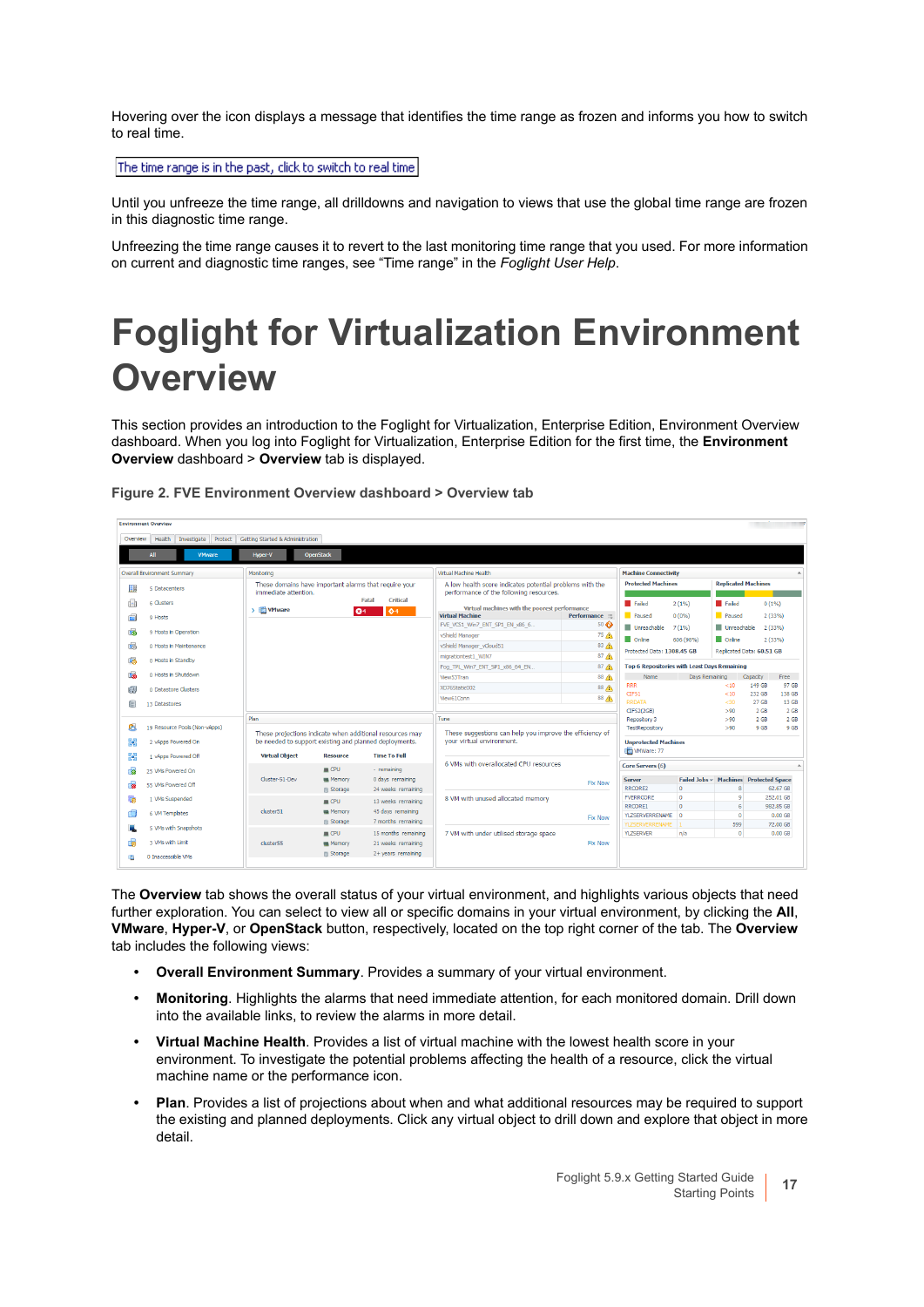- **Tune**. Provides a list of suggestions for making your virtual environment more efficient. Clicking the **Fix Now** link opens the **Optimizer Main View** dashboard, which allows you to optimize your environment, as necessary.
- **Machine Connectivity.** Shows the connectivity state of machines protected and replicated on the monitored Rapid Recovery core. It also shows connectivity for data on recovery points-only machine.
- **Top 6 Repositories with Least Days Remaining.** Shows the top six repositories with the least days remaining on the monitored Rapid Recovery core. Drill down into the server names, to navigate to the *Protection > Repositories Capacity Planning* dashboard.
- **Unprotected Machines.**Shows the amount of unprotected machines. Drill down into the unprotected machines, to navigate to the *Protection > Protected Status* dashboard.
- **Core Servers**. Lists the monitored Rapid Recovery Core Servers. Drill down into the server names, to navigate to the *Protection > Rapid Recovery Infrastructure* dashboard.

The Environment Overview dashboard also includes a **Health** tab, which allows you to review the health of your virtual environment. This tab includes the following views:

- **VMware**. Highlights the alarms that need immediate attention, in your VMware® environment. Drill down into the available links, to review the alarms in more detail.
- **Hyper-V**. Highlights the alarms that need immediate attention, in your Hyper-V® environment. Drill down into the available links, to review the alarms in more detail.
- **Storage**. Highlights the alarms that need immediate attention, in your Storage Management environment. Drill down into the available links, to review the alarms in more detail.
- **vCloud Director**. Highlights the alarms that need immediate attention, in your vCloud environment. Drill down into the available links, to review the alarms in more detail.
- **OpenStack**. Highlights the alarms that need immediate attention, in your OpenStack environment. Drill down into the available links, to review the alarms in more detail.



**Figure 3. FVE Environment Overview dashboard > Health tab**

The Environment Overview dashboard also includes an **Investigate** tab, which provides a quick way to investigate the resource efficiency in your environment and to optimize VMs with incorrect resource allocations, as necessary. The **Investigate** tab includes the **VMware** and **Hyper-V** tabs, with the following views:

**• VMware** tab: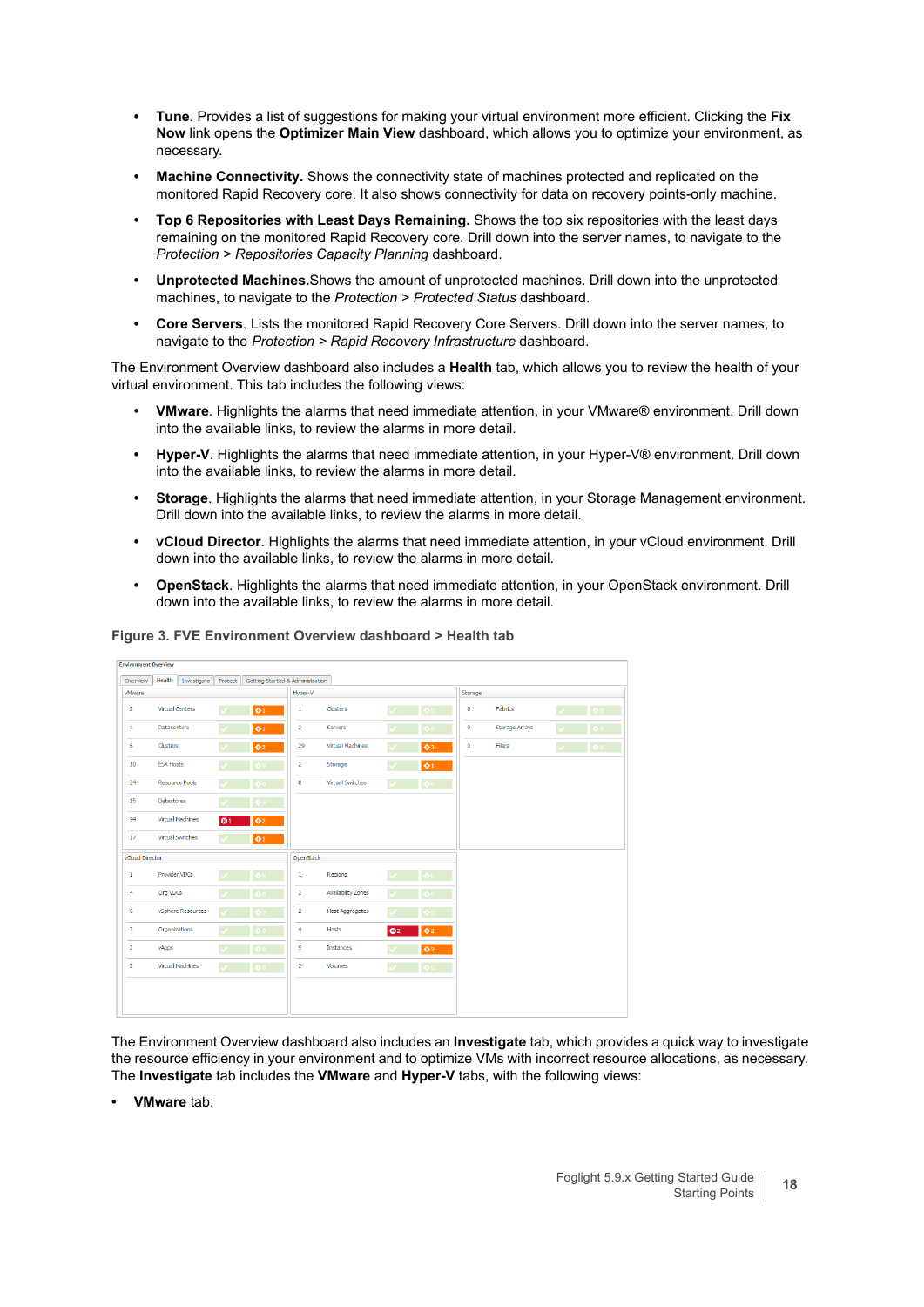- **Resource Efficiency**. Provides a list of suggestions for making your virtual environment more efficient, for each type of virtual object (CPU, Memory, and Storage). Clicking the **Optimize** links opens the **Optimizer Main View** dashboard, which allows you to optimize your environment, as necessary.
- **Highest Impact Changes**. Provides an overview of changes with the highest impact on your environment.
- **VMs with the Highest CPU Utilization**. Provides a list of virtual machines experiencing the highest CPU utilization. Clicking a virtual object to drill down and investigate the issues in more details.
- **VMs with the Most Memory Utilization**. Provides a list of virtual machines experiencing the highest memory utilization. Clicking a virtual object to drill down and investigate the issues in more details.
- **VMs with the Highest Network Transfer Rate**. Provides a list of virtual machines experiencing the highest network transfer rate. Clicking a virtual object to drill down and investigate the issues in more details.
- **VMs with the Most Storage Utilization**. Provides a list of virtual machines experiencing the highest storage utilization. Clicking a virtual object to drill down and investigate the issues in more details.
- **Hyper-V** tab:
	- **Resource Efficiency**. Provides a list of suggestions for making your virtual environment more efficient, for each type of virtual object (CPU and Memory). Clicking the **Optimize** links opens the **Optimizer Main View** dashboard, which allows you to optimize your environment, as necessary.
	- **VMs with the Highest CPU Utilization**. Provides a list of virtual machines experiencing the highest CPU utilization. Clicking a virtual object to drill down and investigate the issues in more details.
	- **VMs with the Most Memory Load**. Provides a list of virtual machines experiencing the highest memory utilization. Clicking a virtual object to drill down and investigate the issues in more details.
	- **VMs with the Highest Network Transfer Rate**. Provides a list of virtual machines experiencing the highest network transfer rate. Clicking a virtual object to drill down and investigate the issues in more details.
	- **VMs with the Most Storage Utilization**. Provides a list of virtual machines experiencing the highest storage utilization. Clicking a virtual object to drill down and investigate the issues in more details.



#### **Figure 4. FVE Environment Overview dashboard > Investigate tab**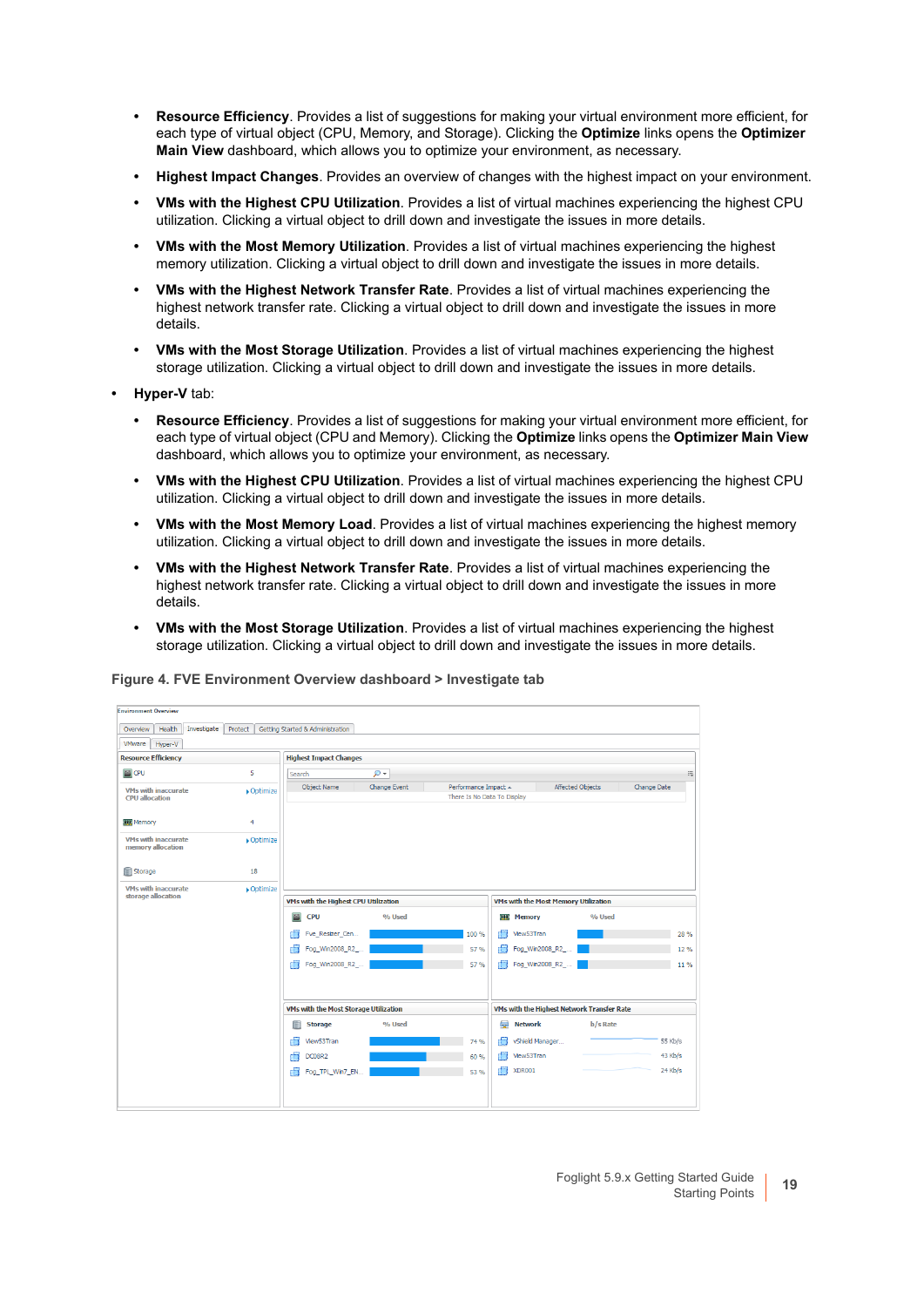The Environment Overview dashboard also includes a **Protect** tab, which allows you to review the of your virtual environment. This tab includes the following views:

- **Core Servers**. Lists the monitored Rapid Recovery Core Servers. Drill down into the server names, to navigate to the *Protection > Rapid Recovery Infrastructure* dashboard.
- **Machine Connectivity**. Shows the connectivity state of machines protected and replicated on the monitored Rapid Recovery core. It also shows connectivity for data on recovery points-only machine.
- **Trouble Monitor**. Shows job activity, connections with the license portal, and transfer activity to detect early on the monitored Rapid Recovery core. The time range is configurable, defaulting to last 24 hours. Click this view to navigate to the *Protection > Events > Journal* dashboard.
- **Top 8 Repositories with Least Days Remaining**. Shows the top eight repositories with the least days remaining on the monitored Rapid Recovery core. Drill down into the server names, to navigate to the *Protection > Repositories Capacity Planning* dashboard.
- **Transfer Job per Machine**. This table shows, by protected machine of which the latest transfer job is failed, the number of successful and failed transfer jobs in the specified time range. There is no data displayed if all transfer jobs are successful. Click this view to navigate to the *Protection > Events > Tasks*  dashboard.
- **Transfer Job.** Shows all snapshot data transfers (including base images and incremental snapshots) that completed in the specified time range. The time range is configurable, defaulting to last 24 hours. Click this view to navigate to the *Protection > Events > Tasks* dashboard.



**Figure 5. FVE Environment Overview dashboard > Protect tab**

The Environment Overview dashboard also includes a **Getting Started & Administration** tab, which allows you to perform the following activities:

- **Monitor a new virtual domain**. Depending on the virtual technology that you want to monitor, select one of the following options:
	- **▪ Connect to a VMware Virtual Center.** Launches a wizard to start the creation and configuration of a VMware Performance agent.
	- **Connect to Hyper-V servers.** Launches a wizard to start the creation and configuration of one Hyper-V agent or more Hyper-V agents of all servers (for target environment by batch).
	- **▪ Connect to an OpenStack server.** Launches a wizard to start the creation and configuration of an OpenStack agent.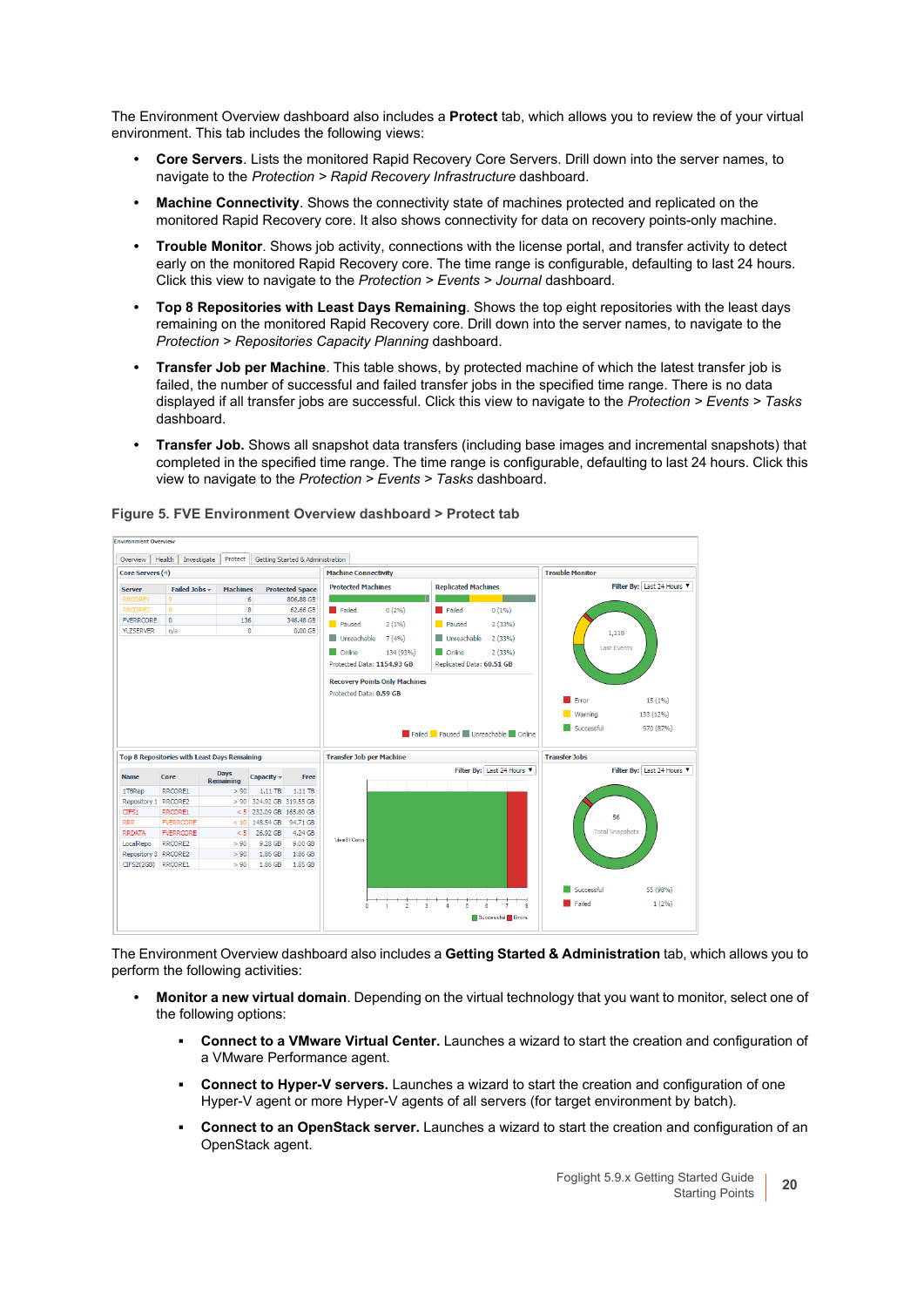- **▪ Connect to OpenManage Essentials.** Launches a wizard to start the creation and configuration of an OpenManage Essentials (OME) agent.
- **Monitor SAN Storage**. Allows you to monitor the SAN Storage, provided that the Storage Management license trial has been activated.
	- **Start monitoring storage devices.** Launches a wizard to start creating Storage Management agents. For more information, see the *Foglight for Storage Management User and Reference Guide*.
- **License Management**. Allows you to manage the licenses for components installed with Foglight or Foglight for Virtualization, Enterprise Edition, but not enabled.
	- **NOTE:** Foglight for Virtualization, Enterprise Edition version 8.5 and Foglight for Storage î. Management 4.3.5 have a common installer.
		- **▪ Activate XenDesktop trial license.** Activates the 40-day trial version of Foglight for Citrix XenDesktop and XenApp. For more information, see the *Foglight for Citrix XenDesktop and XenApp* documentation.
		- **▪ Activate Storage Management trial license.** Activates the 45-day trial version of Foglight for Storage Management. After the trial is activated, you can start creating Storage Management agents using the **Start monitoring storage devices** link.For more information, see the *Foglight for Storage Management User and Reference Guide*.
		- **▪ Add a new license.** Allows you to quickly access the Manage Licenses dashboard. For more information on licenses, see the *Foglight Administration and Configuration Guide*.

#### **Figure 6. FVE Environment Overview dashboard > Getting Started & Administration tab**



### <span id="page-20-0"></span>**Foglight for Storage Management Environment Overview**

This section provides an introduction to the Foglight for Storage Management, Environment Overview dashboard. When you log into Foglight for Storage Management for the first time, the **Environment Overview** dashboard > **Overview** tab is displayed.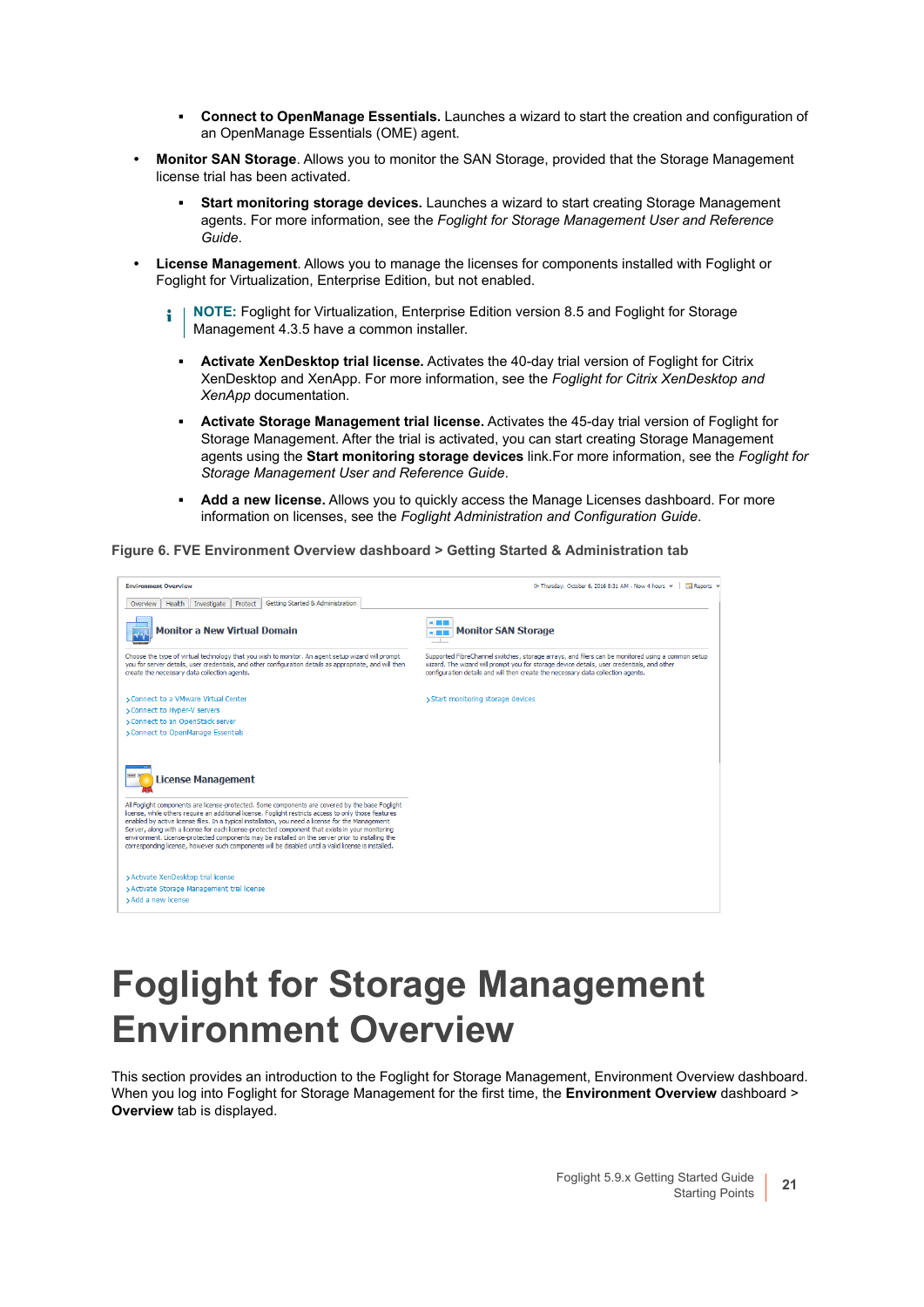| <b>Environment Overview</b>                            |                                                                               |                                        |  |  |  |  |  |  |
|--------------------------------------------------------|-------------------------------------------------------------------------------|----------------------------------------|--|--|--|--|--|--|
| Getting Started & Administration<br>Health<br>Overview |                                                                               |                                        |  |  |  |  |  |  |
| All<br><b>VMware</b>                                   | Hyper-V<br><b>OpenStack</b>                                                   |                                        |  |  |  |  |  |  |
| Overall Environment Summary                            | Monitoring                                                                    | Virtual Machine Health                 |  |  |  |  |  |  |
| 開<br>6 Datacenters                                     | These domains have important alarms that require your<br>immediate attention. |                                        |  |  |  |  |  |  |
| 13 Clusters<br>fini                                    | Fatal<br><b>Critical</b><br>> <b>Example VMware</b><br>Q11<br>60 -            |                                        |  |  |  |  |  |  |
| 25 Hosts<br>23 Hosts in Operation<br>凾                 | > lightyper-V<br>66                                                           |                                        |  |  |  |  |  |  |
| 儑<br>0 Hosts in Maintenance                            | $\sum$ OpenStack                                                              | This feature is not currently enabled. |  |  |  |  |  |  |
| 0 Hosts in Standby<br>匾                                | $\diamondsuit$ 0                                                              |                                        |  |  |  |  |  |  |
| 2 Hosts in Shutdown<br>r.                              |                                                                               |                                        |  |  |  |  |  |  |
| 0 Datastore Clusters                                   |                                                                               |                                        |  |  |  |  |  |  |
| 174 Datastores<br>Ē                                    |                                                                               |                                        |  |  |  |  |  |  |
| 凾<br>0 Resource Pools (Non-vApps)                      | Plan                                                                          | Tune                                   |  |  |  |  |  |  |
| 鸜<br>0 vApps Powered On                                |                                                                               |                                        |  |  |  |  |  |  |
| 鸜<br>0 vApps Powered Off                               |                                                                               |                                        |  |  |  |  |  |  |
| 43 VMs Powered On<br>r a                               |                                                                               |                                        |  |  |  |  |  |  |
| 28 VMs Powered Off<br>்                                | This feature is not currently enabled.                                        | This feature is not currently enabled. |  |  |  |  |  |  |
| 0 VMs Suspended<br>r.                                  |                                                                               |                                        |  |  |  |  |  |  |
| 0 VM Templates<br>m                                    |                                                                               |                                        |  |  |  |  |  |  |
| 10 VMs with Snapshots                                  |                                                                               |                                        |  |  |  |  |  |  |
| 3 VMs with Limit<br>ria                                |                                                                               |                                        |  |  |  |  |  |  |
| 4 Inaccessible VMs<br>楹                                |                                                                               |                                        |  |  |  |  |  |  |

**Figure 7. FSM Environment Overview dashboard > Overview tab**

The **Overview** tab shows the overall status of your virtual environment, and highlights various objects that need further exploration. You can select to view all or specific domains in your virtual environment, by clicking the **All**, **VMware**, **Hyper-V**, or **OpenStack** button, respectively, located on the top right corner of the tab. The Overview tab includes the following views:

- **Overall Environment Summary**. Provides a summary of your virtual environment.
- **Monitoring**. Highlights the alarms that need immediate attention, for each monitored domain. Drill down into the available links, to review the alarms in more detail.
- **Virtual Machine Health**. This functionality is currently unavailable.
- **Plan.** This functionality is currently unavailable.
- **Tune**. This functionality is currently unavailable.

The Environment Overview dashboard also includes a **Health** tab, which allows you to review the health of your virtual environment. This tab includes the following views:

- **VMware**. Highlights the alarms that need immediate attention, in your VMware® environment. Drill down into the available links, to review the alarms in more detail.
- **Hyper-V**. Highlights the alarms that need immediate attention, in your Hyper-V® environment. Drill down into the available links, to review the alarms in more detail.
- **Storage**. Highlights the alarms that need immediate attention, in your Storage Management environment. Drill down into the available links, to review the alarms in more detail.
- **vCloud Director**. Highlights the alarms that need immediate attention, in your vCloud environment. Drill down into the available links, to review the alarms in more detail.
- **OpenStack**. Highlights the alarms that need immediate attention, in your OpenStack environment. Drill down into the available links, to review the alarms in more detail.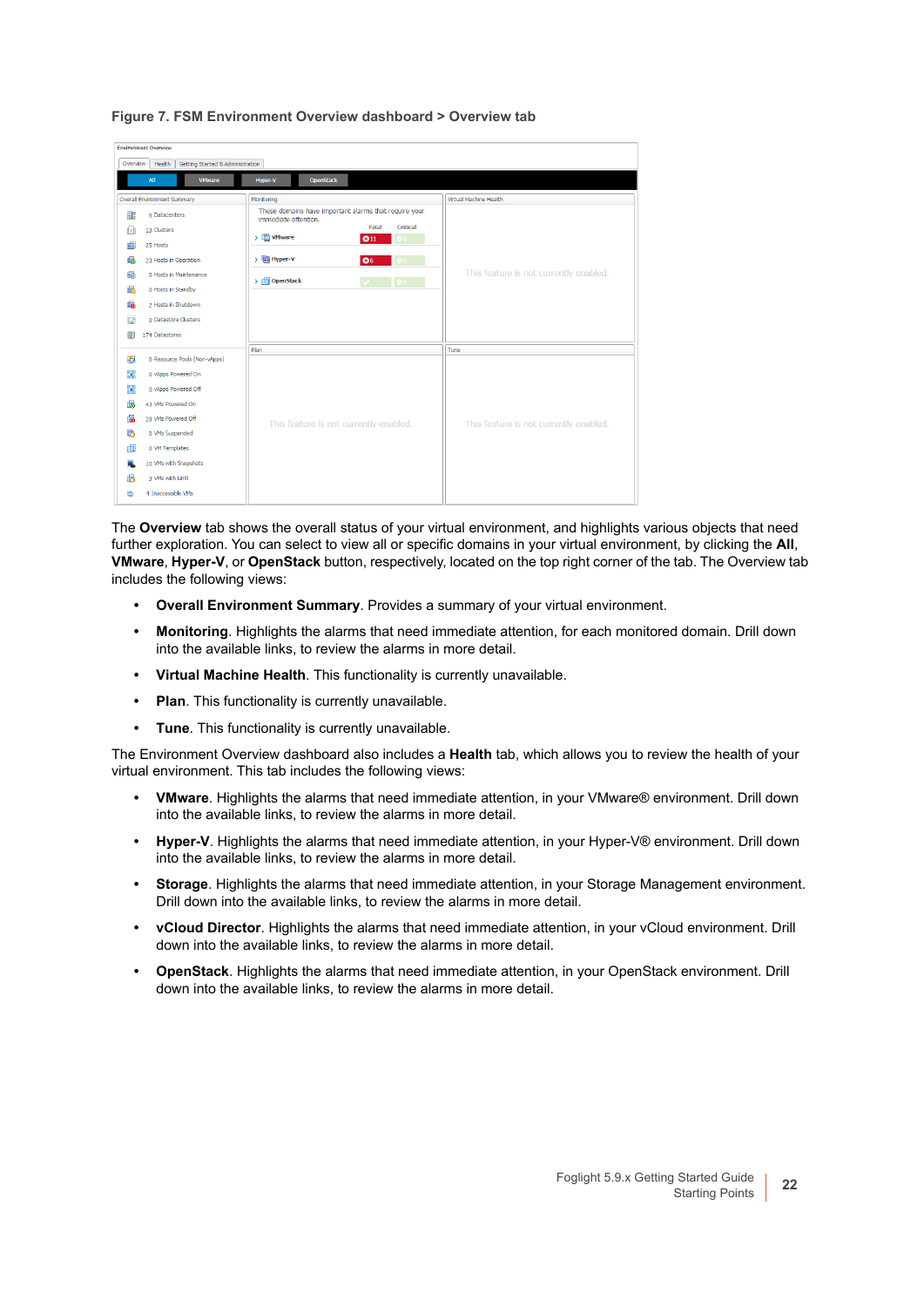| <b>Environment Overview</b> |                                            |                          |                                   |              |                           |                         |           | G- Monday, October 17, 2016 5:15 AM - Now 4 hours $w = \frac{1}{2}$ Reports $w = \frac{1}{2}$ |  |     |  |  |
|-----------------------------|--------------------------------------------|--------------------------|-----------------------------------|--------------|---------------------------|-------------------------|-----------|-----------------------------------------------------------------------------------------------|--|-----|--|--|
| Overview                    | Health<br>Getting Started & Administration |                          |                                   |              |                           |                         |           |                                                                                               |  |     |  |  |
| VMware                      |                                            |                          |                                   |              |                           |                         | Storage   |                                                                                               |  |     |  |  |
| $\bullet$                   | <b>Virtual Centers</b>                     |                          | ۵n                                | $\mathbf{0}$ | Clusters                  | $\bullet$               | ۰         | Fabrics                                                                                       |  | OO. |  |  |
| $\circ$                     | <b>Datacenters</b>                         | $\overline{\phantom{0}}$ | ΟO.                               | $\mathbf 0$  | <b>Servers</b>            | $\ddot{\bullet}$        | $\bullet$ | <b>Storage Arrays</b>                                                                         |  | ÕΟ. |  |  |
| $\circ$                     | Clusters                                   | $\overline{\phantom{0}}$ | ۵n                                | $\mathbf{0}$ | Virtual Machines          | Õ٥                      | $\circ$   | Filers                                                                                        |  | OO. |  |  |
| $\circ$                     | <b>ESX Hosts</b>                           | u                        | ÕΟ.                               | $\mathbf{0}$ | Storage                   | $\ddot{\bullet}$        |           |                                                                                               |  |     |  |  |
| $\bullet$                   | <b>Resource Pools</b>                      | $\mathcal{L}$            | $\overline{\bullet}$ <sup>0</sup> | $\mathbf{0}$ | Virtual Switches          | $\mathbf{1} \diamond 0$ |           |                                                                                               |  |     |  |  |
| $\bullet$                   | <b>Datastores</b>                          | $\overline{\phantom{0}}$ | $\ddot{\Phi}$ <sup>0</sup>        |              |                           |                         |           |                                                                                               |  |     |  |  |
| $\circ$                     | Virtual Machines                           | $\overline{\phantom{0}}$ | Ô٥                                |              |                           |                         |           |                                                                                               |  |     |  |  |
| $\mathbf{0}$                | Virtual Switches                           | $\checkmark$             | $\sqrt{20}$                       |              |                           |                         |           |                                                                                               |  |     |  |  |
| vCloud Director             |                                            |                          | OpenStack                         |              |                           |                         |           |                                                                                               |  |     |  |  |
| $\bullet$                   | Provider VDCs                              | $\overline{\phantom{a}}$ |                                   | $\mathbf 0$  | Regions                   | ۵n                      |           |                                                                                               |  |     |  |  |
| $\bullet$                   | Org VDCs                                   | $\overline{\phantom{0}}$ | $\bullet$ <sub>0</sub>            | $\mathbf{0}$ | <b>Availability Zones</b> | $\bullet$ <sup>0</sup>  |           |                                                                                               |  |     |  |  |
| $\bullet$                   | vSphere Resources                          | $\mathcal{L}$            | $\overline{\bullet}$              | $\bullet$    | <b>Host Aggregates</b>    | $\ddot{\bullet}$        |           |                                                                                               |  |     |  |  |
| $\bullet$                   | Organizations                              | $\overline{\phantom{a}}$ | 00                                | $\mathbf{0}$ | Hosts                     | $\ddot{\bullet}$        |           |                                                                                               |  |     |  |  |
| $\bullet$                   | vApps                                      |                          |                                   | $\mathbf{0}$ | Instances                 | $\ddot{\bullet}$        |           |                                                                                               |  |     |  |  |
| $\circ$                     | Virtual Machines                           | $\sim$                   | ा⊗ा                               | $\mathbf{0}$ | Volumes                   | $\vee$ $\vee$ $\circ$   |           |                                                                                               |  |     |  |  |
|                             |                                            |                          |                                   |              |                           |                         |           |                                                                                               |  |     |  |  |
|                             |                                            |                          |                                   |              |                           |                         |           |                                                                                               |  |     |  |  |
|                             |                                            |                          |                                   |              |                           |                         |           |                                                                                               |  |     |  |  |

#### **Figure 8. FSM Environment Overview dashboard > Health tab**

The Environment Overview dashboard also includes a **Getting Started and Administration** tab, which allows you to perform the following activities:

- **Monitor a New Virtual Domain**. Depending on the virtual technology that you want to monitor, select one of the following options:
	- **▪ Connect to a VMware Virtual Center.** Launches a wizard to start the creation and configuration of a VMware Performance agent.
	- **▪ Connect to Hyper-V servers.** Launches a wizard to start the creation and configuration of one Hyper-V agent or more Hyper-V agents of all servers (for target environment by batch).
	- **Connect to an OpenStack server.** Launches a wizard to start the creation and configuration of an OpenStack agent.
	- **▪ Connect to OpenManage Essentials.** Launches a wizard to start the creation and configuration of an OpenManage Essentials (OME) agent.
- **Monitor SAN Storage**. Allows you to monitor the SAN Storage, provided that the Storage Management license trial has been activated.
	- **▪ Start monitoring storage devices.** Launches a wizard to start creating Storage Management agents. For more information, see the *Foglight for Storage Management User and Reference Guide*.
- **License Management**. Allows you to manage the licenses for components installed with Foglight or Foglight for Storage Management, but not enabled.
	- **NOTE:** Foglight for Virtualization, Enterprise Edition version 8.5 (or later) and Foglight for Storage i. Management 4.3.5 (or later) have a common installer.
		- **▪ Activate Foglight for Virtualization trial license.** Activates the 45-day trial version of Foglight for Virtualization, Enterprise Edition. When the activation process completes, Foglight for Virtualization, Enterprise Edition (with Storage functionality) becomes the main entry point for monitoring your environment. For more information, see the *Foglight User Guide* and the *Foglight Administration and Configuration Guide*.
		- **▪ Add a new license.** Allows you to quickly access the Manage Licenses dashboard. For more information on licenses, see the *Foglight Administration and Configuration Guide*.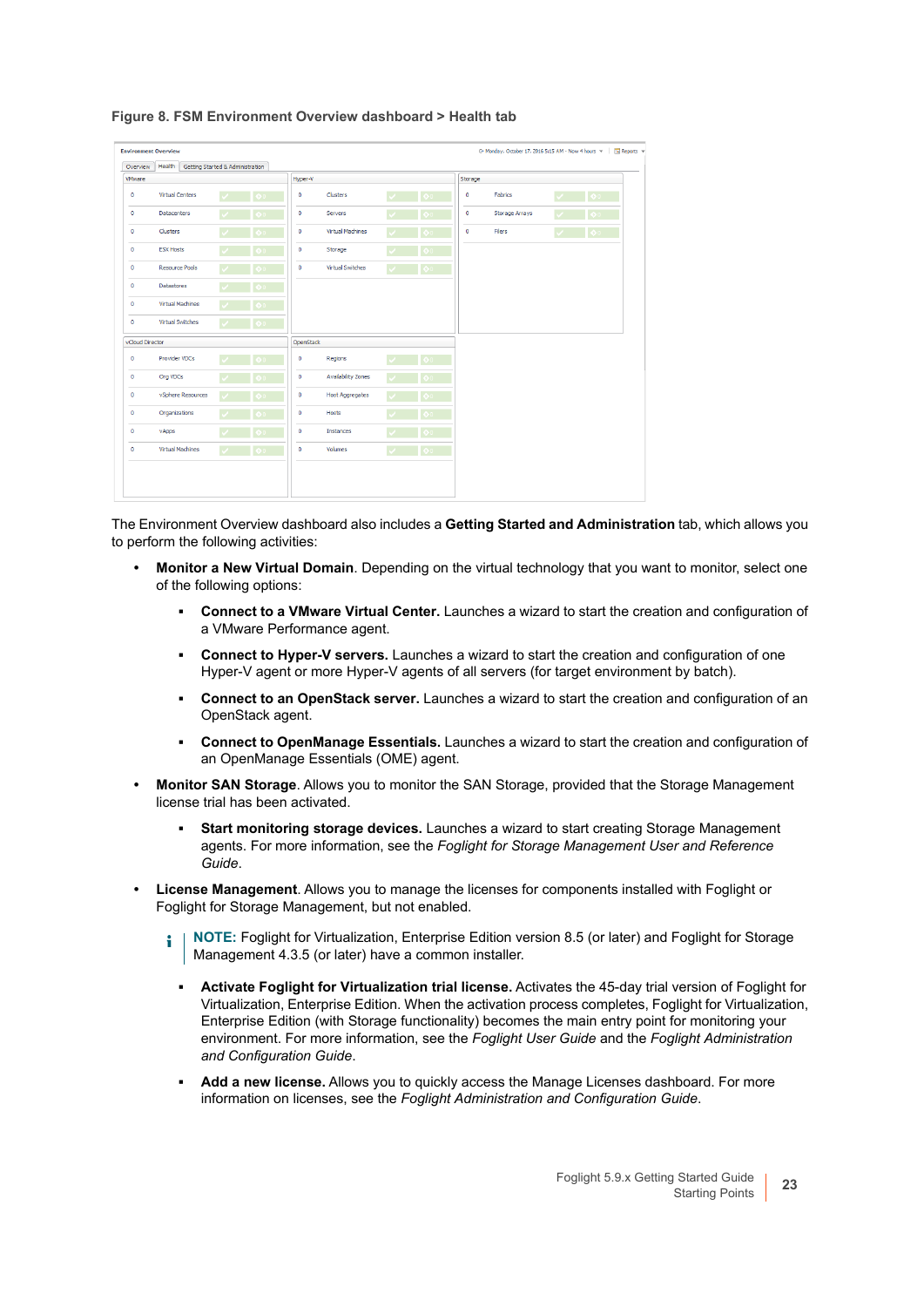**Figure 9. FSM Environment Overview dashboard > Getting Started and Administration tab**



### <span id="page-23-0"></span>**Foglight Operator's Welcome page**

This section provides an introduction to the Foglight Operator's version of the Welcome page. For details about this page, see the *User Guide*.

**i** | NOTE: This page is not available in Foglight for Virtualization, Enterprise Edition systems.

The first time you log in to Foglight, the Welcome page appears in the display area. The Welcome page lists commonly performed tasks and provides easy access to typically used dashboards. Most dashboards that can be accessed from this page can also be accessed from Homes in the navigation panel. The dashboards that you can access from the Welcome page depend on the roles associated with your user account. For example, users with the Administrator role have access to a wider range of dashboards than the users with an Operator role. For information about users and roles in Foglight, see the *Administration and Configuration Help*.

Clicking the task links on the Welcome page causes navigation pages or dashboards related to the selected task to appear in the display area. You can use these links as starting points for frequently-performed monitoring activities.

**NOTE:** The Welcome page is your default home page unless you set a different home page. For i instructions on changing your home page, see the *User Guide*.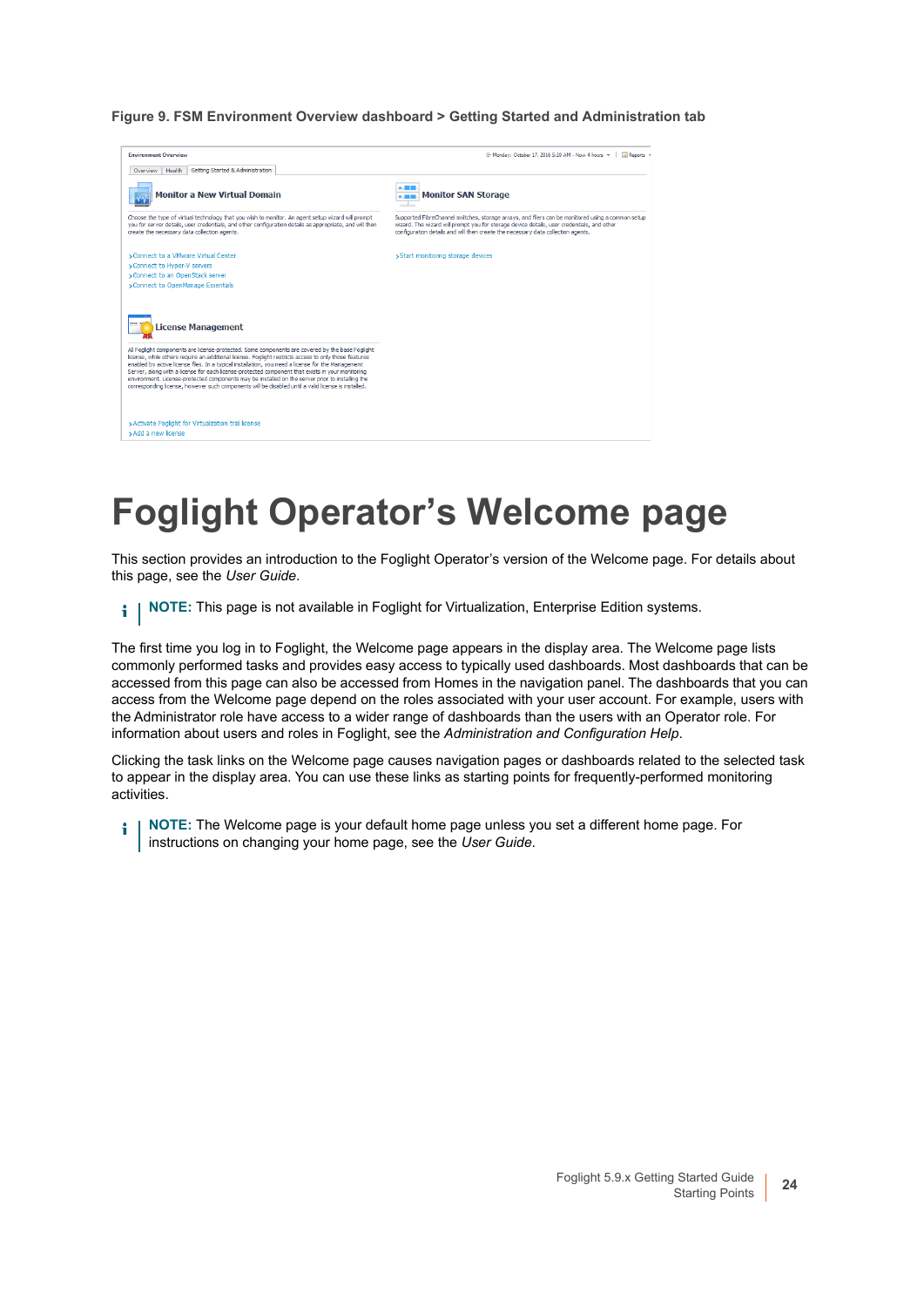**Figure 10. Foglight Operator's Welcome page**



**1. View, Acknowledge, and Clear Recent Alarms**: Navigates to the Alarms dashboard. You can use this dashboard to view the state of all alarms across the entire Foglight installation so you can take immediate action on them. You can also use this dashboard to identify alarm storms or outage events by viewing the alarm count by time. See the *User Guide* for more information.

**2. View Enterprise Health Organized by Monitoring Domain**: Takes you to the Domains dashboard, from which you can view an end-to-end, top-level summary of all domains in the Domains dashboard and drill down to view their managed instances. See the *User Guide* for more information.

**3. View the Health of Critical Services:** Causes the Service Operations Console to appear. In the Service Operations Console, you can choose a group of services as a focal point for your monitoring. See [Service](#page-25-0)  [Operations Console](#page-25-0) and the *User Guide* for more information.

**4. View the Health of the Monitored Hosts in Your Enterprise:** Takes you to the Hosts dashboard. Navigate to the Hosts dashboard if you want to view host-related alarms and a high-level summary of performance on your monitored hosts. See [Hosts dashboard](#page-27-0) and the *User Guide* for more information.

**5. Report on Your Enterprise:** Causes the Reports dashboard to appear. Use this dashboard to view reports that are scheduled, run a report using a report template, create a custom report, schedule a report to run at a specific time, and manage reports. See the *User Guide* for more information.

**6. Tap into the Foglight Community:** Takes you to the Foglight Community ([https://www.quest.com/community/products\),](https://www.quest.com/community/products) where you can read blogs about Foglight and participate in discussions.

### <span id="page-24-0"></span>**Foglight Administrator's Welcome page**

This section provides an introduction to the Foglight Administrator's version of the Welcome page. For details about this page, see the *Administration and Configuration Guide*.

**i** | NOTE: This page is not available in Foglight for Virtualization, Enterprise Edition systems.

The first time that you log in to Foglight, the Welcome page appears in the display area. If your user account includes the Administrator role, you can access a wider range of dashboards than those with the Operator role only. The Administrator's version of the Welcome page lists several tasks that you can perform by clicking an entry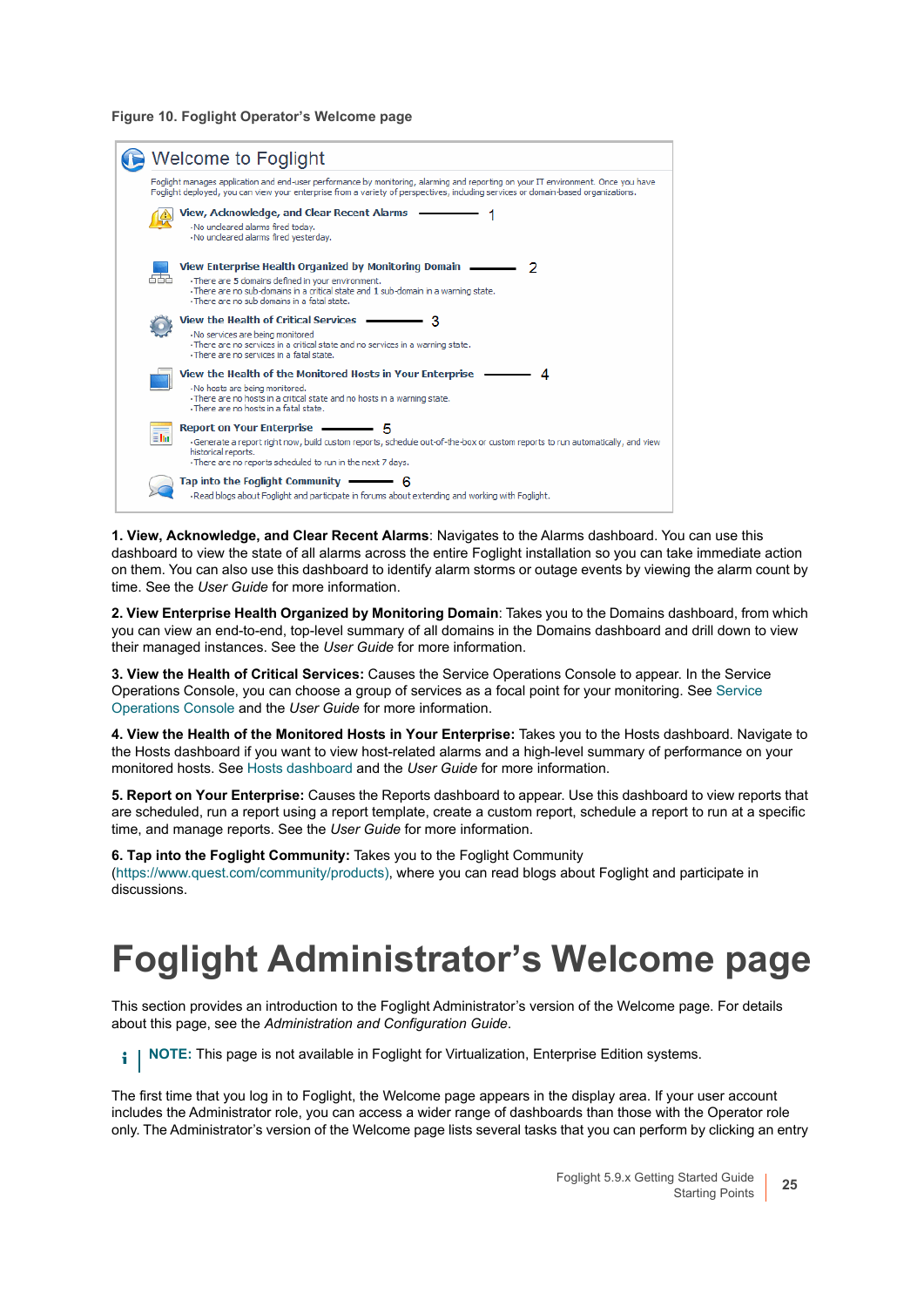in the list. Some of these tasks are common administrative tasks that you typically perform upon logging in to Foglight.

Clicking a task link on the Welcome page shows an administrative dashboard related to the selected task in the display area. Most dashboards that can be accessed from this page can also be accessed from the navigation panel.

**NOTE:** The Welcome page is your default home page unless you set a different home page. For i l instructions on changing your home page, see the *User Guide*.

**Figure 11. Foglight Administrator's Welcome page**

| <b>Welcome to Foglight</b>                                                                                                                                                                                                                                             |
|------------------------------------------------------------------------------------------------------------------------------------------------------------------------------------------------------------------------------------------------------------------------|
| Foglight manages application and end-user performance by monitoring, alarming and reporting on your IT environment. Once you have<br>Foglight deployed, you can view your enterprise from a variety of perspectives, including services or domain-based organizations. |
| View Your Enterprise Health - 1<br>· Choose one of Foglight's pre-defined views to summarize the overall health of your IT infrastructure.                                                                                                                             |
| Configure Alarm Reporting and Blackouts —————— 2<br>· Configure the mail server and assign email routing for Foglight alarm notifications.<br>Configure blackout period to suspend monitoring activities.                                                              |
| <b>Report on Your Enterprise</b><br>請<br>-Generate a report right now, build custom reports, schedule out-of-the-box or custom reports to run automatically, and view<br>historical reports.<br>· There are no reports scheduled to run in the next 7 days.            |
| Do More with Foglight –––––––– 4<br>- Create custom services, build new dashboards and access other administrative functions in Foglight.                                                                                                                              |
| Tap into the Foglight Community $\longrightarrow$ 5<br>·Read blogs about Foglight and participate in forums about extending and working with Foglight.                                                                                                                 |

**1. View Your Enterprise Health**: The View Your Enterprise Health page provides links to dashboards that allow you to observe the overall health of your system by viewing existing alarms and the state of your domains, services, and monitored hosts. See the *Administration and Configuration Guide* for more information.

**2. Configure Alarm Reporting and Blackouts**: Takes you to the Configure Alarm Reporting and Blackouts page, which contains additional links to the dashboards that show more details about the current email and blackout setup. Use these pages to configure Foglight to send alarm-related email using your email server and to suspend alarms and data collection. See the *Administration and Configuration Guide* for more information.

**3. Report on Your Enterprise**: Takes you to the Reports dashboard, from which you can view reports that are scheduled, run a report using a report template, create a custom report, schedule a report to run at a specific time, and manage reports. See the *User Guide* for more information.

**4. Do More with Foglight**: Opens the Do More With Foglight page. This page provides links to dashboards that provide more details about each aspect of your system health. Use these dashboards to define your own custom services, quickly build dashboards, view agent status, and perform other administrative functions. See the *Administration and Configuration Guide* for more information.

**5. Tap Into the Foglight Community**[: Takes you to the Foglight Community](https://www.quest.com/community/products)  [\(h](https://www.quest.com/community/products)ttps://www.quest.com/community/products), where you can read blogs about Foglight and participate in discussions.

#### <span id="page-25-0"></span>**Service Operations Console**

This section provides an introduction to the Services Operations Console dashboard. For details about this dashboard and services, see "Monitoring your services" in the *Foglight User Guide*.

The Service Operations Console is the best way to monitor a selected set of services. This dashboard allows you to focus on monitoring a specific group of services by selecting those services and viewing their dependencies. In addition, you can select tiers that are relevant to you and display service breakdowns based on these tiers.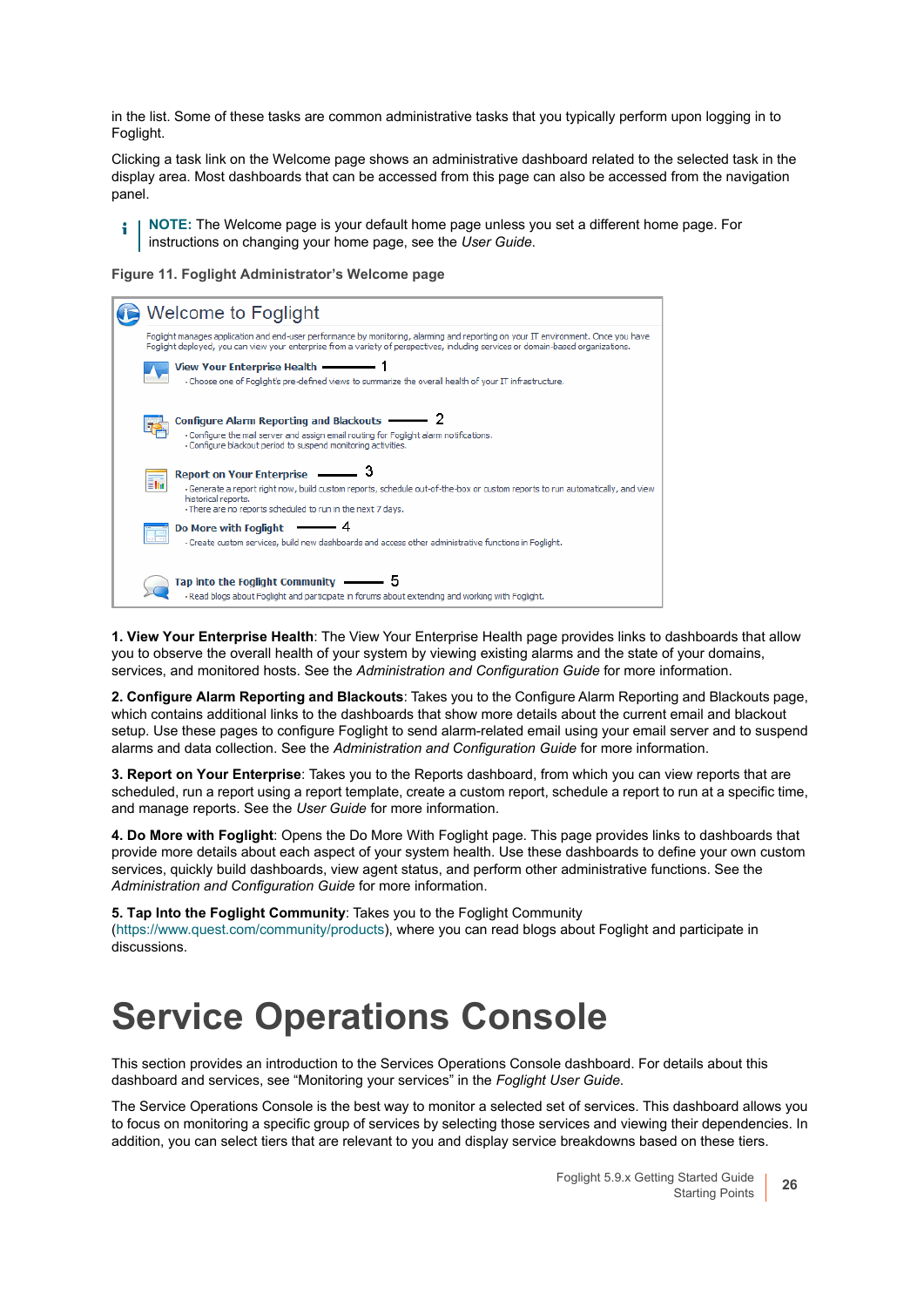Use this dashboard to view details about the services you want to monitor, such as the state of your services and information about their contents. You can also drill down on this dashboard to see more information about your services. For example, you can drill down on a tier to investigate the state of the monitored components within that tier and see the hosts that are related to it.





**1. Select services and tiers to monitor link:** Opens the Select services and tiers to monitor dialog box, which you use to select the services and tiers that interest you. Selecting services and tiers causes them to appear in the Service Operations Console dashboard. See the *User Guide* for details.

**2. Name column:** Lists the services that you select. See the *User Guide* for more information about services.

**3. Service Level Compliance column:** Shows the service level for each service. Foglight automatically creates a service level for each service. The level of compliance is determined by the component in the most severe state. See the *User Guide* for more information.

**TIP:** Click an icon in this column to display a popup with more information about the Service Level ÷ Agreement for the service. Follow the **Explore > Service Level Agreement(s)** link in the popup to navigate to the Service Levels dashboard populated with information specific to that service. See the online help for the Service Levels dashboard for details.

**4. Alarms column:** Shows the number of alarms for the services that you select. Clicking one of the icons in this column causes an Outstanding Alarm(s) view to appear with a list of alarms specific to that service.

**5. Tier columns:** Show performance information for the tiers you chose to display. Tiers help you structure services in a way that represents your monitored environment. By default, Foglight organizes data into tiers such as User, Web, Application, Database, Host, and Agent. See the *User Guide* for more information. The icons in each column show the aggregate state of that tier for that category or service. A tier's state is determined by the most severe state of its monitored components, including related hosts.

**TIP:** Click an icon in one of these columns to display a popup that lists the monitored components f. within that tier and their current state, as well as drill-downs for the components.

**6. Explore column:** Opens the Service Details view for the selected service. The Service Details view provides a breakdown of monitored components, related agents, and their associated outstanding alarms. See the *User Guide* for details.

**7. Service Operations Console tabs:** Display details for the selected category or service, such as its contents and dependencies. See the *User Guide* for details.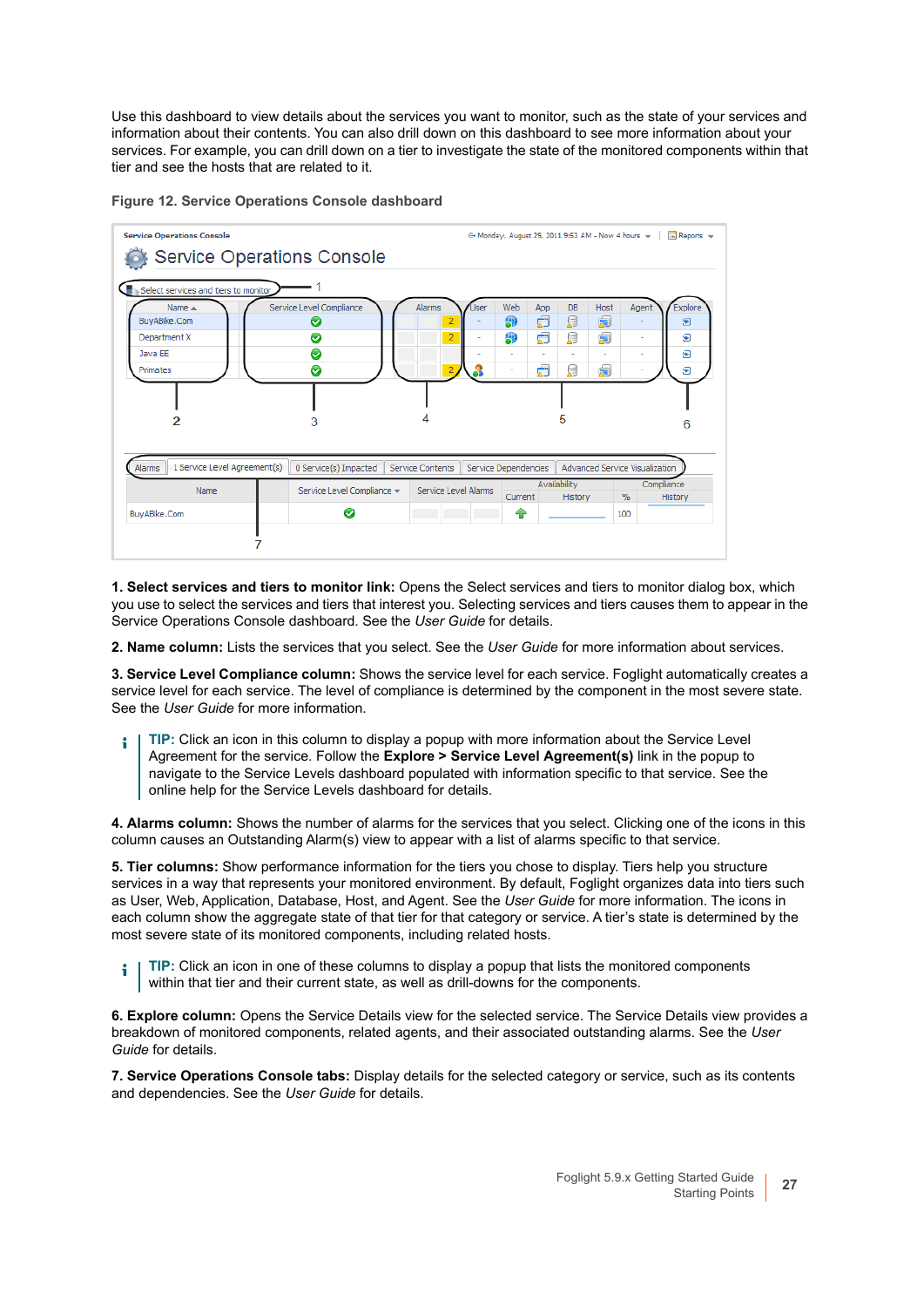## <span id="page-27-0"></span>**Hosts dashboard**

This section provides an introduction to the Hosts dashboard and the views and dashboards to which you can drill down from it.

You can use the Hosts dashboard to monitor problems in your environment by selecting and focusing on a set of hosts. From this dashboard, you can drill down to different dashboards and views, depending on the host type (physical or virtual).

If you are responsible for the availability of a set of hosts and prefer to think in terms of systems, this dashboard helps by presenting a summary of the state and performance of your hosts and allowing you to drill down to see if a host's state has an impact on services.

Filter the list to show all hosts, only monitored hosts (for which Foglight collects CPU and memory metrics), only unmonitored hosts, or only hosts that belong to a specific category (for example, all hosts with a particular operating system). You can also search the list of hosts by name.





**1. State indicators:** Allow you to see the state of your hosts at a glance. Each state indicator shows the aggregate alarm state of the host, which is determined by the host's most severe alarm. In this dashboard, the indicator represents a state rollup from the host and its children, excluding the state of agents on that host.

**2. Type icons:** Identify the host as physical or virtual: physical hosts are identified by the icon **a**, VMWare images by the icon  $\blacksquare$ , and ESX® servers by the icon  $\blacksquare$ .

**3. Alarms column:** Shows the number of alarms for each host. To investigate alarms, click an icon in this column to display a view with a list of alarms for that host. See "Viewing, acknowledging, and clearing alarms" in the *User Guide* for information about working with alarms.

**4. CPU, Memory, Disk, and Network columns:** Each column displays recent and current values for that metric category, allowing you to obtain a concise overview of CPU-, memory-, disk-, and network-related performance for each host. The values displayed in the sparkline change with the dashboard's time range. By default, a sparkline is shown only in the CPU Utilization column. See "Viewing a host's performance" in the *User Guide* for more information.

**TIP:** To investigate a host's CPU-, memory-, disk-, and network-related performance, click the sparkline or i current value to drill down to a dashboard with details for that metric category.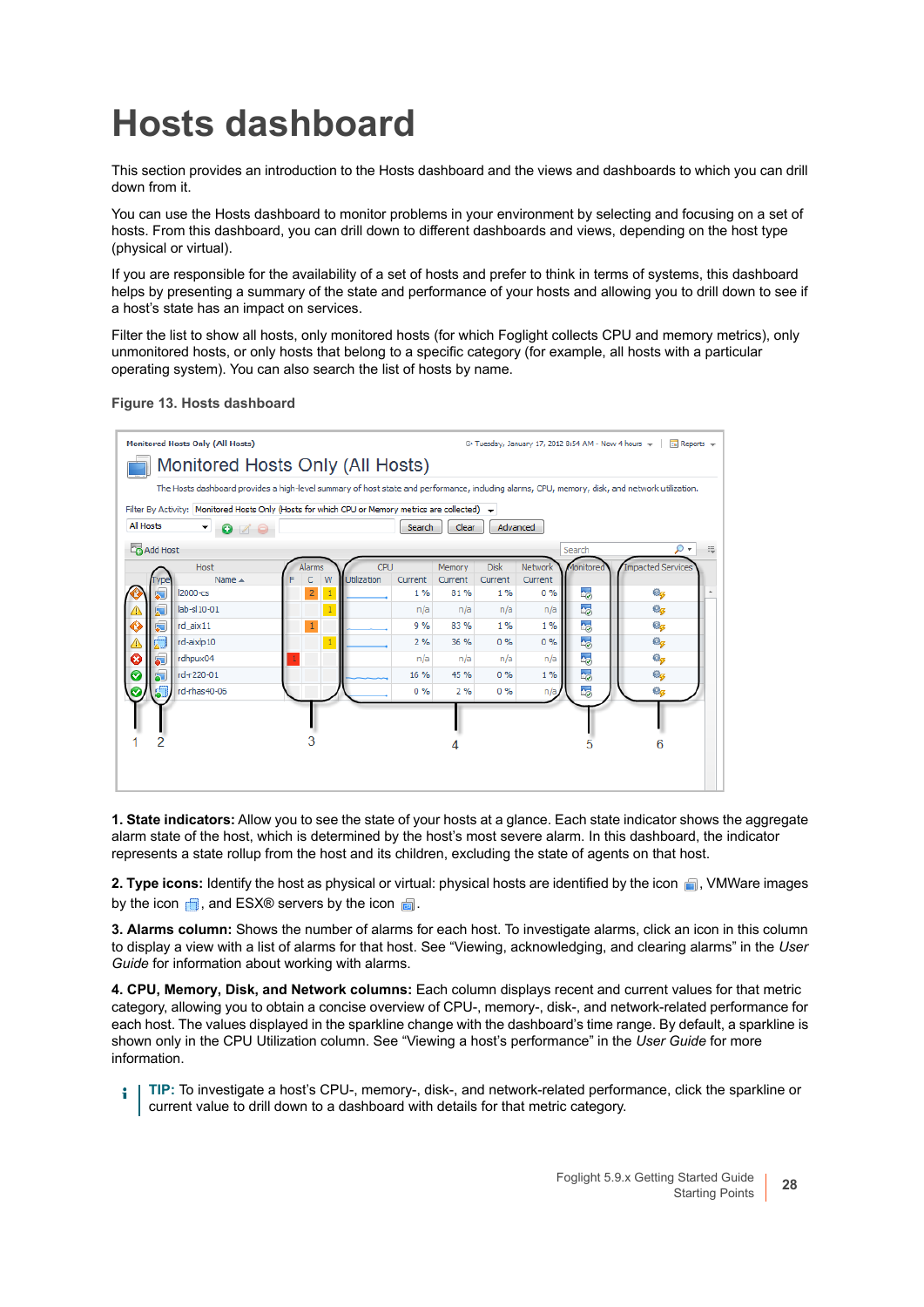**5. Monitored column:** Identifies whether or not the host is configured for monitoring. If the host is not monitored, click the icon to launch a popup that lets you configure monitoring. If the host is monitored, clicking the icon opens the Agent List popup.

**6. Impacted Services icons:** Launch a popup that helps you establish whether critical services are affected by problems with one of your hosts. See "Seeing if a host's state impacts your services" in the *User Guide* for details.

### <span id="page-28-0"></span>**Next steps**

Your next steps depend on how you are using this guide and the way you want to use Foglight. Some examples are provided below.

- **If you read this guide prior to installing Foglight:** Select the appropriate platform- and database-specific *Installation and Setup Guide* and follow the instructions for installing and configuring Foglight.
- **If you are an operator responsible for monitoring a large environment**: Follow a service- or hostoriented workflow. For example, if you are responsible for ensuring the availability of your accounting application service, you can follow a service-oriented workflow that begins in the Service Operations Console. If you prefer a less abstract approach, you can follow a host-oriented workflow that begins in the Hosts dashboard. You can correlate these two approaches: the Service Operations Console displays the aggregate state of the hosts in a service and the Hosts dashboard allows you to view the services on which a host's state has an impact. See the *User Guide* for details.
- **If you are a technical expert interested in monitoring a specific domain:** Start with the documentation included with the Foglight cartridge for monitoring that domain.
- **If you are interested in monitoring services:** You can follow a service-oriented workflow. See the *User Guide* for details about the drilldowns available from the Service Operations Console.
- **If you want to customize aspects of the Foglight browser interface:** Begin by following the instructions in "Customizing Foglight" in the *User Help*.
- **If you are a Foglight administrator:** See the *Administration and Configuration Guide* and the *Command-Line Reference Guide* for information about performing administrative tasks (in addition to those described above) from the Foglight browser interface and from the command line.
- **If you want to create custom dashboards:** Review the information in "Creating a Custom Dashboard" in the *Foglight User Help*. You could then learn more about creating dashboards by following "Tutorial 2: Creating a Dashboard" in the *Web Component Tutoria*l.
- **If you want to create custom views:** Begin by following "Tutorial 4: Adding Views" in the *Web Component Tutorial*. After this tutorial, see the *Web Component Guide* and the HTML *Web Component Reference* pages. These resources can help you create new views using the Quest Web Component Framework technology.